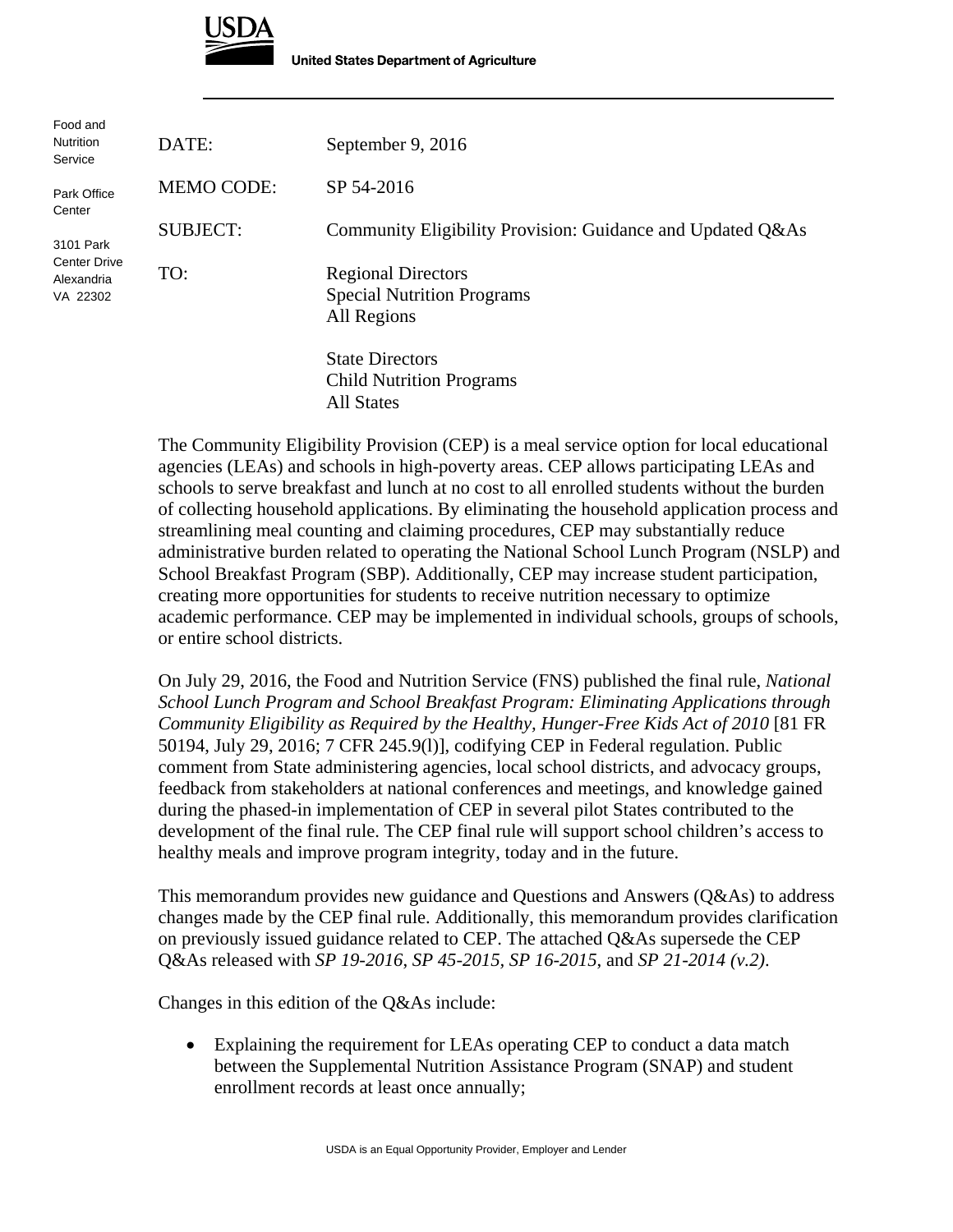Regional Directors State Directors Page 2

- Highlighting updated options for FNS-834 reporting;
- Explaining new requirements and opportunities related to the transfer and carryover of eligibility for students transitioning from CEP schools to non-Provision schools, during and between school years;
- Clarifying Identified Student Percentage (ISP) rounding rules;
- Explaining that excess funds from other Child Nutrition Programs may be used to cover operational costs under CEP; and
- Clarifying the differences between CEP and Provision 2.

New questions include questions 30, 34, 65, 73, 74, and 75. Revised questions include questions 10, 13, 15, 17, 20, 33, 36, 42, 43, 44, and 60. Minor wording changes and revisions to regulatory citations to reflect publication of the final rule also were made throughout. *[New/Revised]* appears next to new or revised questions.

The CEP Resource Center (available at: http://www.fns.usda.gov/school-meals/communityeligibility-provision-resource-center) also provides extensive resources school officials at the local, State, and Federal level may use to better understand CEP and its positive benefits. LEAs may use the CEP Estimator Tool (available at: http://www.fns.usda.gov/schoolmeals/community-eligibility-provision) to determine if CEP is a financially viable option, based on the LEA's expected monthly reimbursement rate

State agencies are reminded to distribute this memorandum to Program operators immediately. LEAs, school food authorities, and other Program operators should direct any questions concerning this guidance to their State agency. State agencies with questions should contact the appropriate FNS Regional Office.

for Angela Kline **Director** Policy and Program Development Division Child Nutrition Programs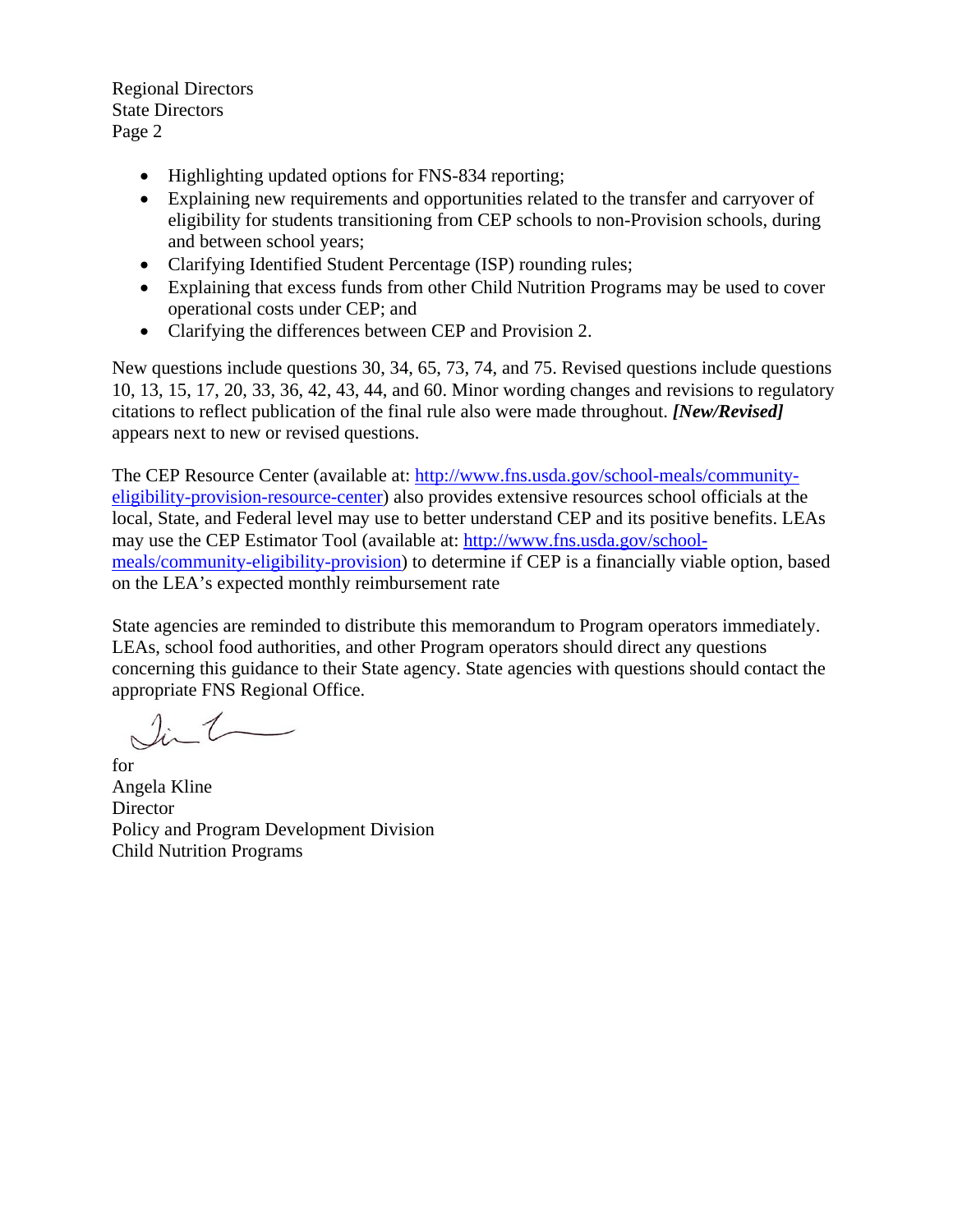# **Frequently Asked Community Eligibility Provision (CEP) Questions**

## **Notification and Publication Requirements**

# **1. What are the key dates for CEP?**

Below is the timeline for the CEP notification, publication, and decision process. The April 15 notification requirement is codified in Federal regulation at 7 CFR 245.9(f)(5) and (6). Meeting the April 15 requirement is necessary to meet the May 1 requirement, which is included in section  $11(a)(1)(F)(x)(III)$  of the National School Lunch Act (NSLA) and is codified at 7 CFR 245.9(f)(7)(iii). The June 30 requirement included in section  $11(a)(1)(F)(x)(I)$  of the NSLA and codified at 7 CFR  $245.9(f)(4)(i)$ .

| <b>Date</b> | <b>Requirement</b>                                                          |  |  |
|-------------|-----------------------------------------------------------------------------|--|--|
| April 15    | State agencies must notify local educational agencies (LEAs)                |  |  |
|             | of district-wide eligibility status and provide guidance and                |  |  |
|             | information to LEAs interested in CEP.                                      |  |  |
|             | LEAs must submit school-level eligibility information to the                |  |  |
|             | State agency. (State agencies may exempt LEAs from this                     |  |  |
|             | requirement if school-level data is available to the State.)                |  |  |
| May 1       | State agencies must post the LEA district-wide and school-                  |  |  |
|             | level lists on their website and send a link to the Food and                |  |  |
|             | Nutrition Service (FNS).                                                    |  |  |
| June 30     | Interested and eligible LEAs must notify their State agency of<br>$\bullet$ |  |  |
|             | their intent to participate under CEP.                                      |  |  |
|             | Interested and eligible LEAs must submit identified student                 |  |  |
|             | and total enrollment data (reflective of enrollment on April 1)             |  |  |
|             | to the State agency to participate in CEP in the following                  |  |  |
|             | school year.                                                                |  |  |
|             | LEAs participating in CEP must notify the State agency if they              |  |  |
|             | intend to drop their participation in CEP for the following                 |  |  |
|             | school year. These LEAs must either:                                        |  |  |
|             | Enroll in another Provision; or<br>1)                                       |  |  |
|             | Return to standard counting and claiming.<br>2)                             |  |  |

# **2. What data should be used to meet the notification and publication requirement if data reflective of April 1 is not available?**

As stated at 7 CFR 245.9(f)(8), the data used to meet the CEP notification and publication requirement does not need to reflect a date of April 1. However, State agencies and LEAs are encouraged to use the most current data available to prepare the notification and publication lists. If the data collected for October reporting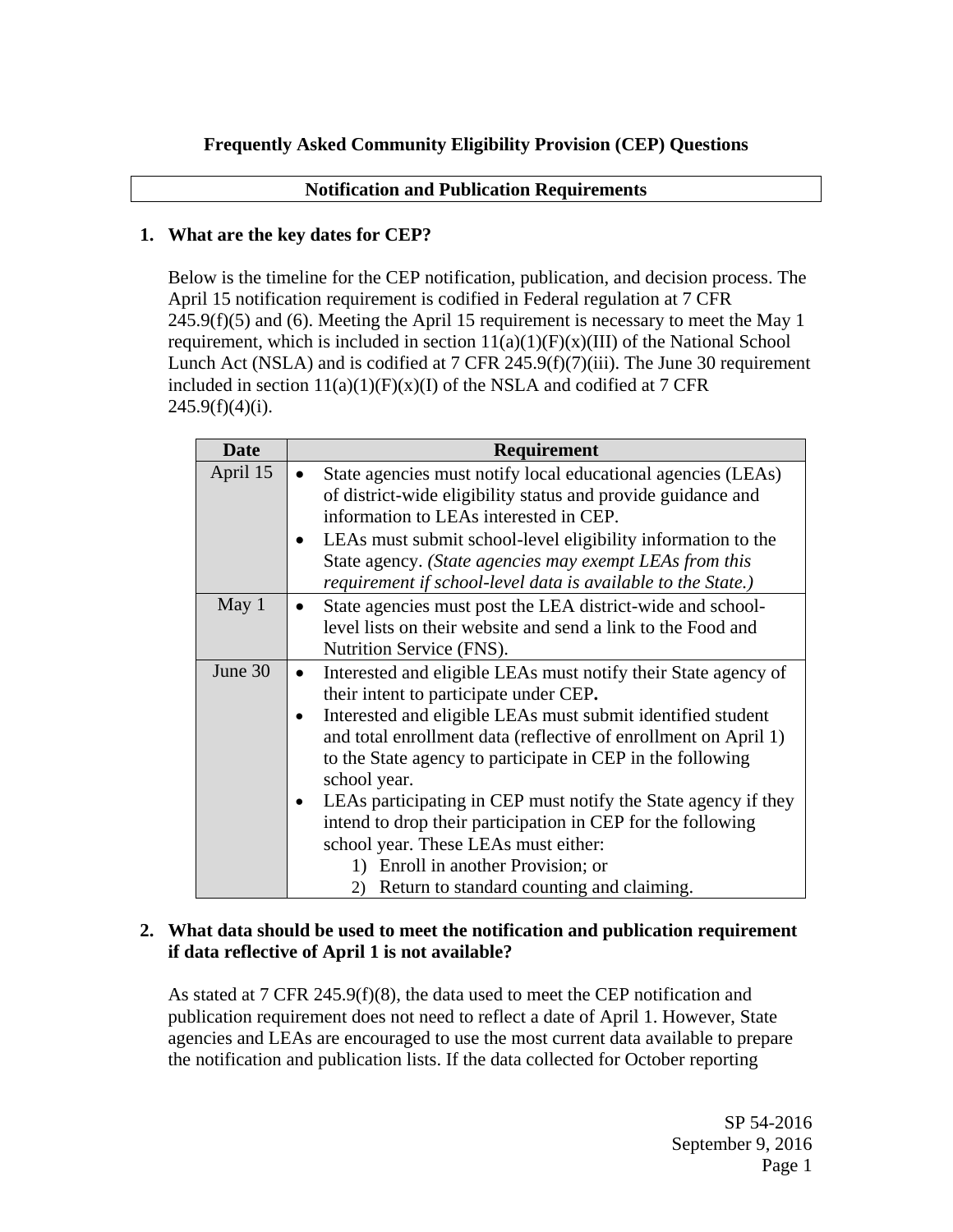requirements (i.e., FNS-742 data) are the most current data available, the October data may be used to fulfill the notification and publication requirements.

Interested LEAs must provide the State agency identified student and enrollment data reflective of April 1 to participate in CEP in subsequent school years. If proxy data are used for the notification and publication process, a notation must be included to explain the data provided is a proxy, and does not confer actual eligibility for CEP. Interested LEAs must provide full school-level identified student data as of April 1 to determine eligibility and participate in CEP.

## **3. What is the correct protocol for informing the public about CEP?**

LEAs electing CEP should use their usual channels of communication (i.e., the required public announcement included at 7 CFR 245.5) to notify the public school meals will be available at no cost to all enrolled students. LEAs may also consider including information about CEP when sending out "back-to-school" packets with student registration materials each fall, posting information about CEP on the district website, and/or sharing information about CEP in student handbooks.

Per *SP 26-2016: CEP Annual Notification and Publication Requirements* (available at: http://www.fns.usda.gov/cep-annual-notification-and-publication-requirements), no later than May 1, State agencies must post online lists of LEAs and schools with:

- An Identified Student Percentage (ISP) of at least 40 percent;
- An ISP greater than or equal to 30 percent but less than 40 percent;
- An ISP greater than or equal to 30 percent but less than 40 percent in their fourth year of electing; and
- A list of LEAs currently participating district-wide.

These lists must be posted to the State agency website. Additionally, one link including the LEA and school lists must be sent to FNS. FNS has a CEP website which provides links to access the lists on the State agency websites. State agencies should submit their respective links via email to cepnotification@fns.usda.gov.

# **4. If FNS-742 data is used for notification purposes, CEP districts do not appear eligible because they are reported as zero. What data should be used to meet notification and publication requirements for districts currently participating in CEP?**

State agencies and LEAs are encouraged to use the most current data available to prepare notification lists. If the data needed for preparing notification lists is not available via the FNS-742 (in the previous year all schools in an LEA participated in CEP and reported zeros in Section 3), then LEA-level data for the combined count of students matched with the Supplemental Nutrition Assistance Program (SNAP) records for all schools participating in CEP and any non-base year Provision 2 and 3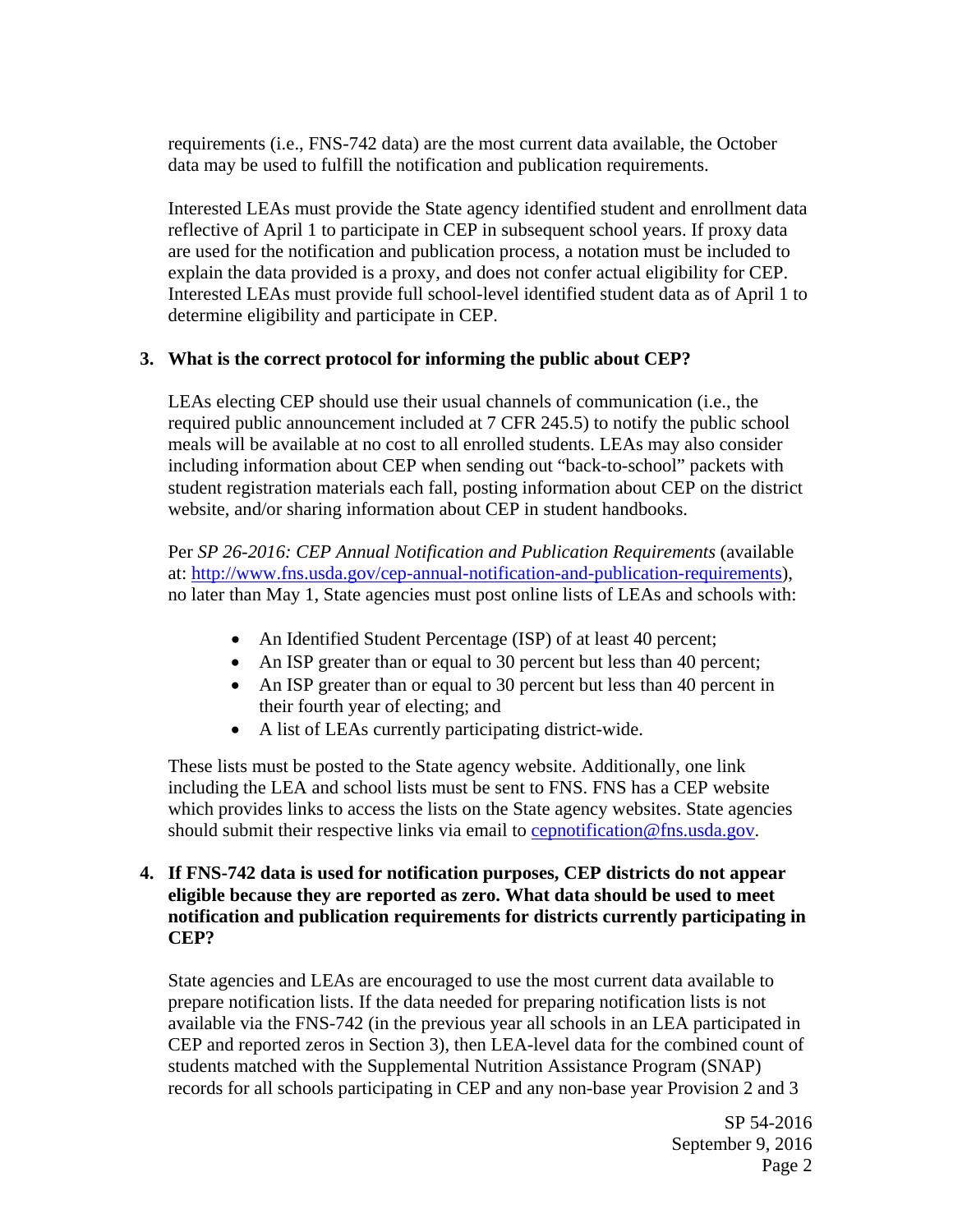schools on the FNS-834 (a component of Data Element #3) should be used. See the "Reporting and Recordkeeping" section of this guidance for additional information about how CEP schools should complete the FNS-834.

**Note:** LEAs electing CEP district-wide should still fill out the FNS-742 by completing Sections 1 and 2, and checking Box 3-1 in Section 3. The other boxes in Section 3 should be zeros.

# **LEA and School Level Eligibility and Grouping**

### **5. What is the definition of "school" for CEP?**

CEP follows parts (a) and (b) of the NSLP definition of "school" at 7 CFR 210.2. According to Federal regulation, "school" means: (a) An educational unit of high school grade or under, recognized as part of the educational system in the State and operating under public or nonprofit private ownership in a single building or complex of buildings; or (b) any public or nonprofit private classes of preprimary grade when they are conducted in the aforementioned schools.

## **6. Are new schools able to elect CEP?**

Maybe. If the numbers of identified students and total enrollment are available before the counting and claiming of meals begins and the new school meets the eligibility requirements codified at 7 CFR 245.9(f)(3) (either individually or as part of a group), the LEA may elect to have the school participate or be included in a group of schools. If the number of identified students and enrollment are not available, the new school must wait until the numbers of identified students and total enrollment are available to elect CEP.

# **7. If an LEA participating in CEP district-wide chooses to drop some schools, can the LEA still participate in CEP?**

Yes. Individual schools or groups of schools within the LEA may participate in CEP, as long as the school or group meets the 40 percent ISP threshold and other eligibility criteria included at 7 CFR 245.9(f)(3).

## **8. Can LEAs group schools differently in order to maximize their ISP when refiguring their district claiming percentage?**

Yes. LEAs may establish different groups (within the LEA) to maximize their ISP. Schools may be randomly grouped together as long as the schools are in the same LEA.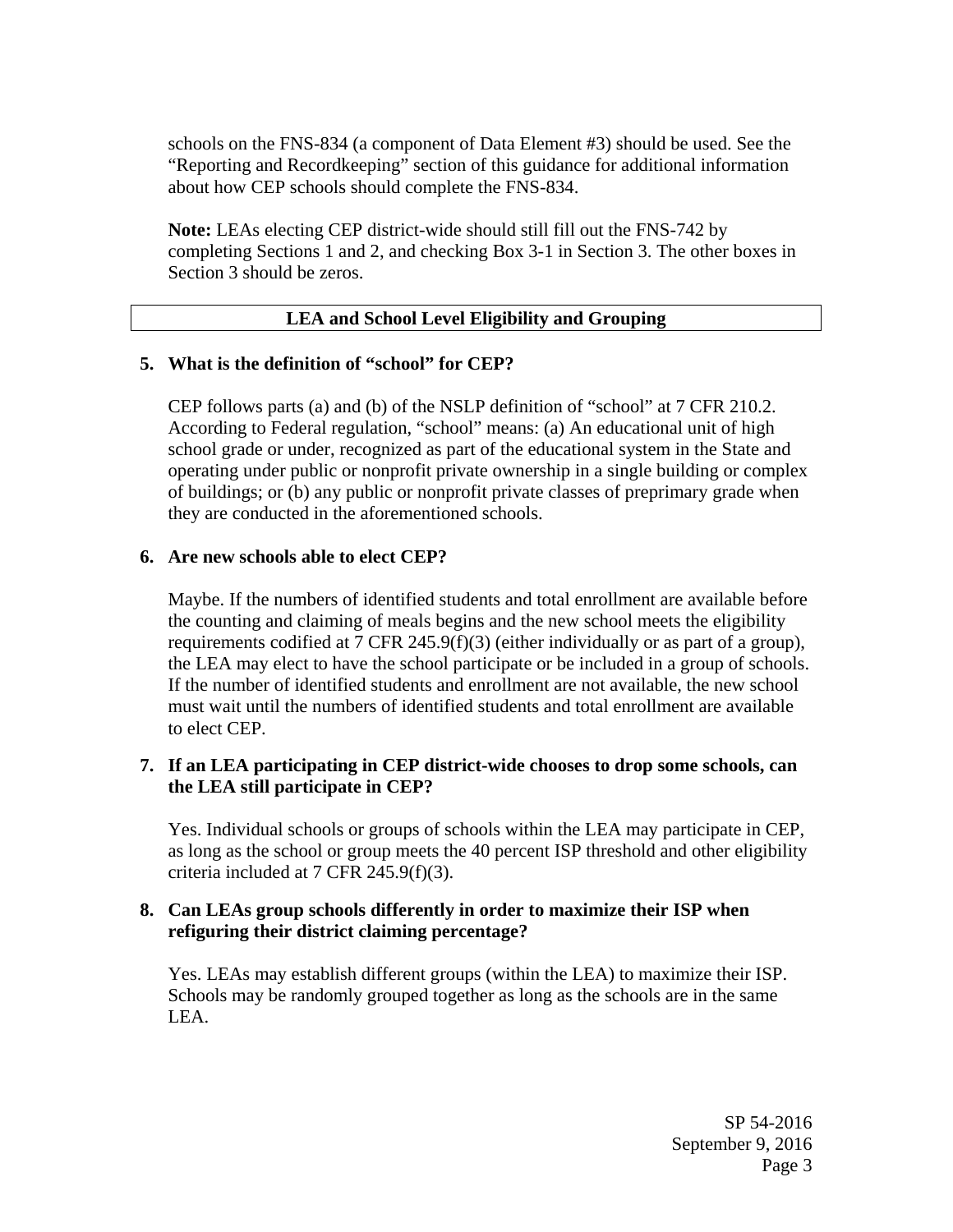# **9. Are schools currently operating Provision 2 or Provision 3 in a non-base year permitted to elect CEP?**

Yes. If the LEA determines the school(s) meet the ISP threshold and other eligibility requirements for CEP, the schools may participate. Provision 2 and Provision 3 schools must obtain ISPs reflective of April 1 of the prior school year to participate in CEP.

# **10.** *[Revised]* **Are LEAs and schools participating in CEP allowed to participate in the Demonstration Project to Evaluate Direct Certification with Medicaid?**

Yes. LEAs and schools participating in CEP may participate in the Demonstration Project to Evaluate Direct Certification with Medicaid. The students identified through Medicaid with an income meeting the 130 or 133 percent of Federal poverty level threshold (as applicable, depending on the demonstration project) may be included in the identified student count and the ISP. For additional information on the Direct Certification with Medicaid pilot projects, see *SP 23-2016: Request for Applications to Participate in New Demonstrations to Evaluate Direct Certification with Medicaid,* http://www.fns.usda.gov/request-applications-participate-newdemonstrations-evaluate-direct-certification-medicaid.

# **11. If an LEA groups four schools in Year 1 of the four-year CEP cycle, then adds four more schools in Year 2, may all eight schools be grouped together?**

Yes or the LEA may form two separate groups. In this example, the LEA may:

- Form two separate groups of four schools. Each group would have its own ISP (calculated using April 1 data from the year before CEP implementation) and its own four-year cycle; or
- Form a new group of eight schools and calculate a new ISP based on the identified student number and enrollment from all eight schools. The new group would start a new four-year cycle. The ISP would be established using April 1 data from the year before the new group adopts CEP.

When there is a change to a CEP group, as in the second example, the group must recalculate the ISP. The four schools adopting CEP in Year 1 would use data from April 1 the preceding year (Year 0) to calculate the ISP. When four additional schools are added in Year 2, the identified student population and enrollment both change, and the ISP must be recalculated.

# **12. What is a "grace year"?**

An LEA, group of schools, or individual school in Year 4 of a CEP cycle with an ISP of less than 40 percent but at least 30 percent as of April 1 may continue participating in CEP for one grace year (i.e., a fifth year). This gives LEAs the opportunity to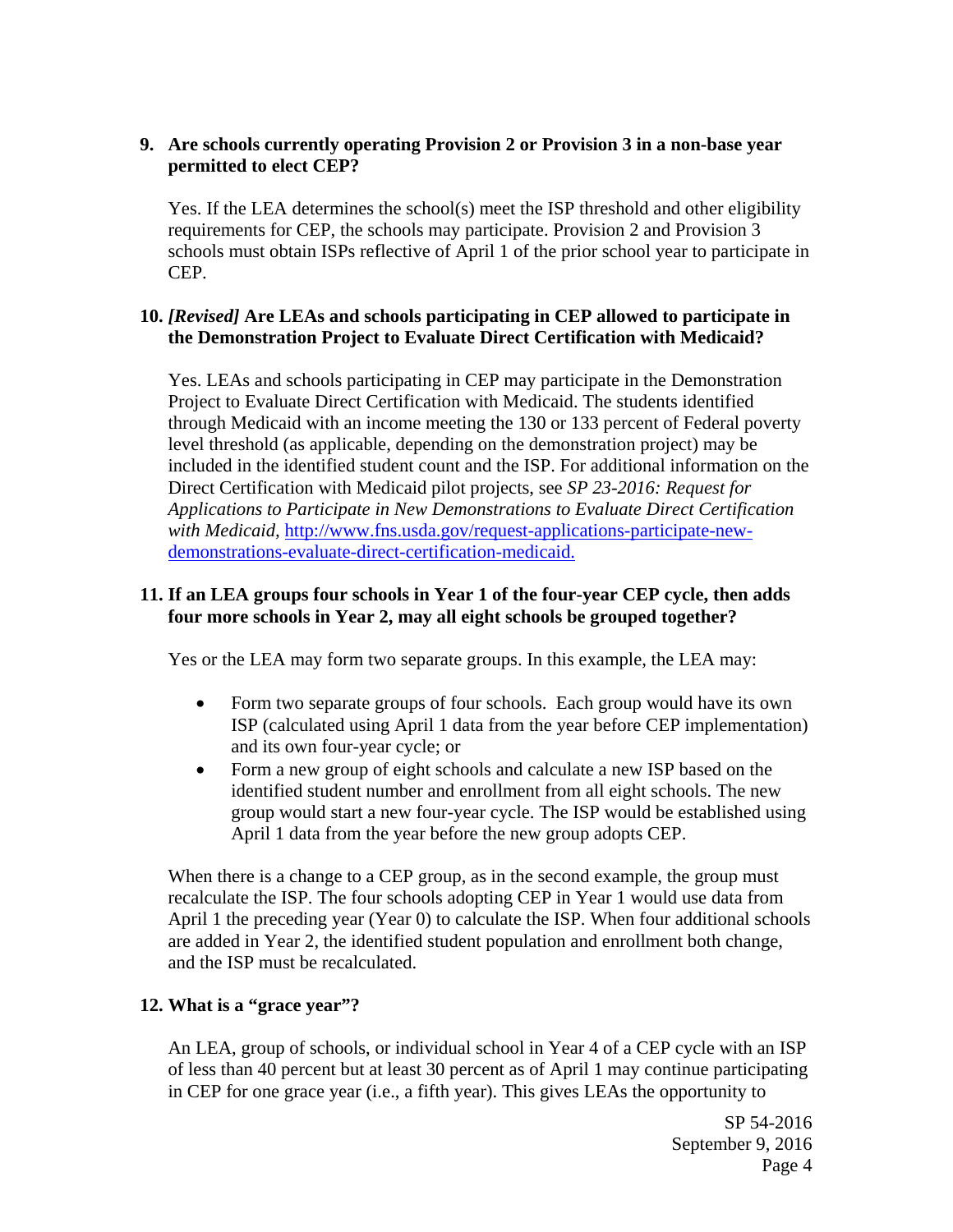restore their eligibility status without immediately resuming standard counting and claiming procedures or disrupting the CEP meal service. Reimbursement for schools participating in a grace year is based on the ISP as of April 1 in Year 4 of the current four-year cycle. For example, the claiming percentages for participating schools in a grace year would be calculated as follows:

- Year 4 ISP as of April 1, 2018: **35%**
- ISP  $\times$  1.6 multiplier (35%  $\times$  1.6): **56%**
- Free claiming percentage: **56%**
- Paid claiming percentage: **44%**

If the LEA, group of schools, or individual school regains an ISP meeting the 40 percent threshold as of April 1 of the grace year, the State agency may approve a new four-year cycle beginning the following school year. The grace year provision is codified in Federal regulation at 7 CFR  $245.9(f)(3)(ix)$ .

### **Direct Certification Data**

### **13.** *[Revised]* **How often are LEAs electing CEP required to run direct certification?**

Under  $245.6(b)(1)(v)$ , LEAs electing CEP are required to conduct a data match between SNAP records and student enrollment records at least once annually. State agencies may conduct data matching on behalf of LEAs and exempt LEAs from this requirement. See the "Reporting and Recordkeeping" section of this guidance for information on reporting Data Element #3 on the FNS-834 form.

Conducting direct certification at least annually allows LEAs participating in CEP to take advantage of any ISP increases. Additionally, running direct certification helps LEAs observe demographic trends. For example, if direct certification rates are trending toward a decrease that makes CEP fiscally unfeasible, running direct certification could help LEAs plan in advance to return to standard counting and claiming.

### **14. What does "direct certification" mean for the purposes of determining the ISP in CEP? How is it different from State "direct certification" performance measures and benchmarks?**

For the purposes of CEP, any student certified without an application and, therefore, not subject to verification (as prescribed in  $7 \text{ CFR } 245.6a(c)(2)$ ) is considered "directly certified" and included in the ISP. This definition of identified students is also included in statue [42 U.S.C. 1759a(a)(1)(F)(i)]. The annual State direct certification performance measures and benchmarks more narrowly focus on direct certification rates for children in households receiving assistance under SNAP.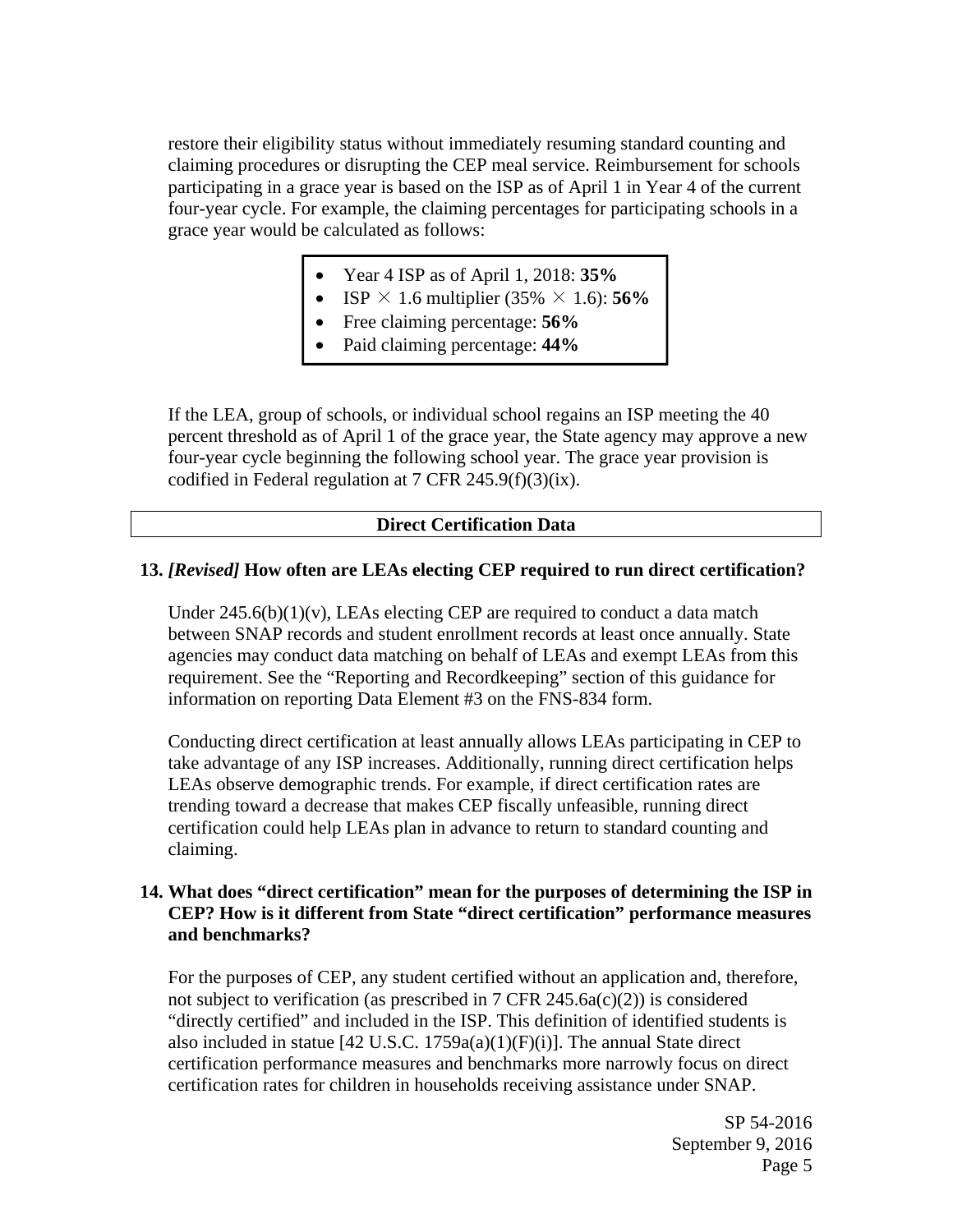# **15.** *[Revised]* **Can an LEA request direct certification data from the State agency at any time?**

FNS encourages State agencies and LEAs to work together to ensure that LEAs have the data needed to make sound decisions related to CEP, and recommends States respond to LEA requests for direct certification data promptly, whenever possible. LEAs operating under standard counting and claiming are required to run direct certification matches at least three times per year. As stated at 7 CFR 245.9(f)(5) and (6), States also are required to notify LEAs of potential district-wide ISP eligibility by April 15 of each year.

FNS requires LEAs operating CEP (and other special provisions, as described in 7 CFR 245.9) to conduct direct certification matches with SNAP records and student enrollment records at least once annually. This requirement is codified in regulation at 7 CFR  $245.6(b)(1)(v)$ . Over time, FNS expects direct certification systems to improve, which may facilitate more frequent matches.

## **16. May the State SNAP agency provide schools written documentation of students who are not on the SNAP direct certification list, but are receiving SNAP benefits?**

Yes. LEAs may work with State SNAP agencies to obtain documentation to substantiate including students in the ISP. LEAs may not contact households to obtain SNAP letters so that students can be included in the ISP.

If students receiving SNAP benefits are not on SNAP direct certification lists, LEAs should work with the State SNAP and NSLP/SBP administering agencies to ensure there is not a systemic direct certification problem.

# **Identified Student Percentage (ISP) Determination**

### **17.** *[Revised]* **Who are the identified students?**

Identified students are students who are approved as eligible for free meals and who are not subject to verification. This definition (codified at 7 CFR 245.9(f)(2)(ii)) includes students directly certified for free school meals through participation in:

- SNAP;
- Temporary Assistance for Needy Families (TANF);
- Food Distribution Program on Indian Reservations (FDPIR); and
- Medicaid, where applicable.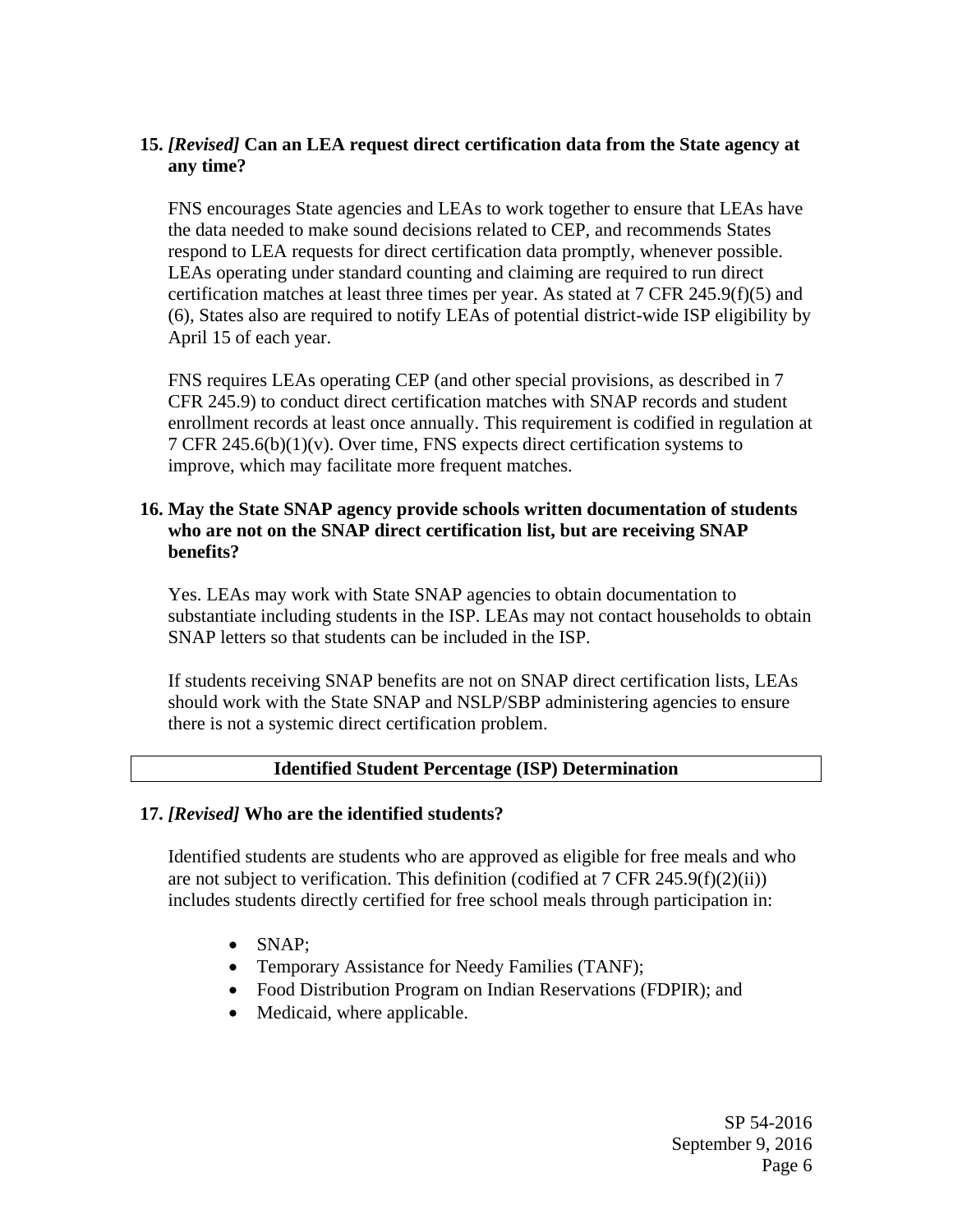Identified students also include:

- Homeless students;
- Migrant youth;
- Runaways;
- Students participating in Head Start or another comparable State or Indian Tribal Organization-funded pre-kindergarten program; and
- Non-applicants identified through means other than an application and approved by local officials.

Foster children certified through means other than an application and students certified for free meals based on a letter provided by the household from the appropriate assistance agency are also included in the identified student count. Students who are categorically eligible based on information, such as a case number, submitted through an application may be included in the identified student count if LEA staff can verify the case number with the appropriate agency and convert the student to "directly certified" in the LEA's certification system.

# **18. What number should be used as the total enrollment for determining the percentage of identified students?**

For purposes of calculating the ISP, "enrolled students" include students who are enrolled in and attending schools participating in CEP and who have access to at least one meal service (NSLP or SBP) daily, regardless of whether the students participate in the meal service. The definition of enrolled students is codified in Federal regulation at 7 CFR 245.9(f)(1)(i). According to 7 CFR 245.9(f)(3)(i), the ISP must be representative of the number of identified students and the student enrollment as of April 1of the prior year.

# **19. When does the ISP have to be drawn in order to be reflective of April 1?**

According to section  $11(a)(1)(F)(iii)$  of the NSLA, the ISP must be established using the number of identified students and the number of total enrolled students as of April 1 of the prior year. Due to variations in the point in time for monthly updates in State and direct certification local systems, updates to the ISP could be made before or after April 1 to account for differences in operational procedures, but the ISP data must be representative of this date.

Since regulations regarding direct certification at 245.6(b)(3)(ii) require direct certification matches with SNAP to be run three times each year at schools operating standard counting and claiming, the timing of one of these matches can easily be planned to represent April 1. If more recent data more accurately reflects the number of identified students and/or enrollment in an LEA or school, FNS may grant authorization to use direct certification data from a different date (i.e., not as of April 1) to determine an ISP.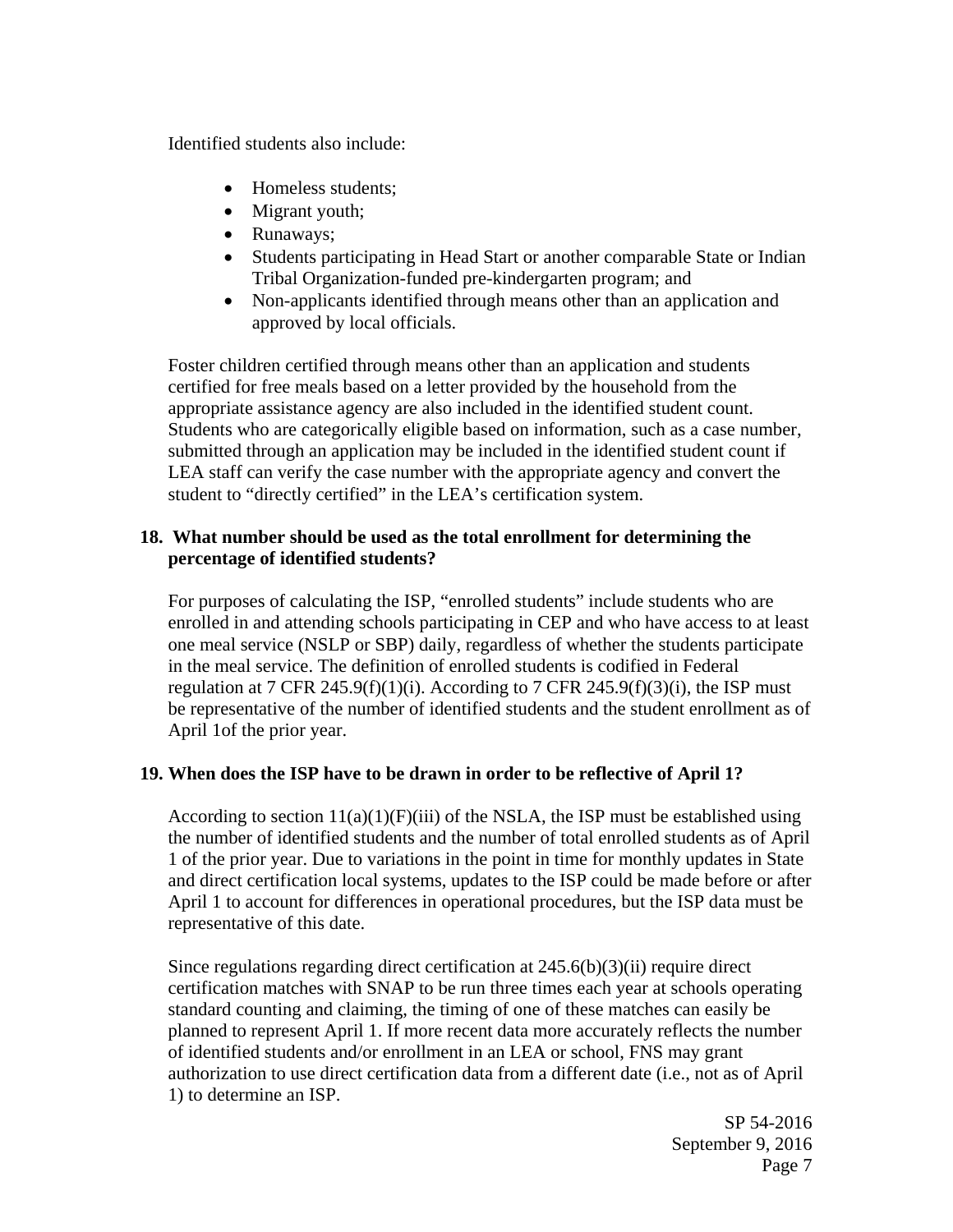# **20.** *[Revised]* **How should LEAs round when determining the ISP**?

When determining the percentage of identified students, LEAs should round to two decimal places. The percentage must be at least 40.00 percent for the entity to be eligible to participate in CEP. A percentage of 39.98 percent does not meet the participation threshold.

To calculate the ISP, divide the identified students in the school, group of schools, or district electing CEP by enrolled students in the school, group of schools, or district electing CEP:

## Identified Students Enrolled Students

Carry the calculation to four decimal places using standard rounding (four or less, round down; five or more, round up). Then, multiply the result by 100 to calculate the percentage to two decimal places. For example:

- A school has 550 identified students and 700 enrolled students.
- $\bullet$  550/700 = 0.78571429, which rounds to 0.7857.
- Multiply by 100 to calculate an ISP of 78.57 percent.

# **21. A school's student population includes a subset of pre-kindergarten children that attend school half-day and only eat one meal. Are these children included in the ISP?**

Yes. Students who have access to at least one meal during their school day must be included in the ISP. In this example, the pre-kindergarten children must be included in both the numerator (identified students), as applicable, and the denominator (enrolled students). The definitions for identified and enrolled students are codified at 7 CFR 245.9(f)(1).

# **22. A school's student population includes a subset of pre-kindergarten children who attend school only three days a week. Are these children included in the ISP?**

Yes. Students who have access to at least one meal service during their school day are included in the ISP. In this example, the pre-kindergarten children must be included in both the numerator (identified students), as applicable, and the denominator (enrolled students). The definitions for identified and enrolled students are codified at 7 CFR 245.9(f)(1).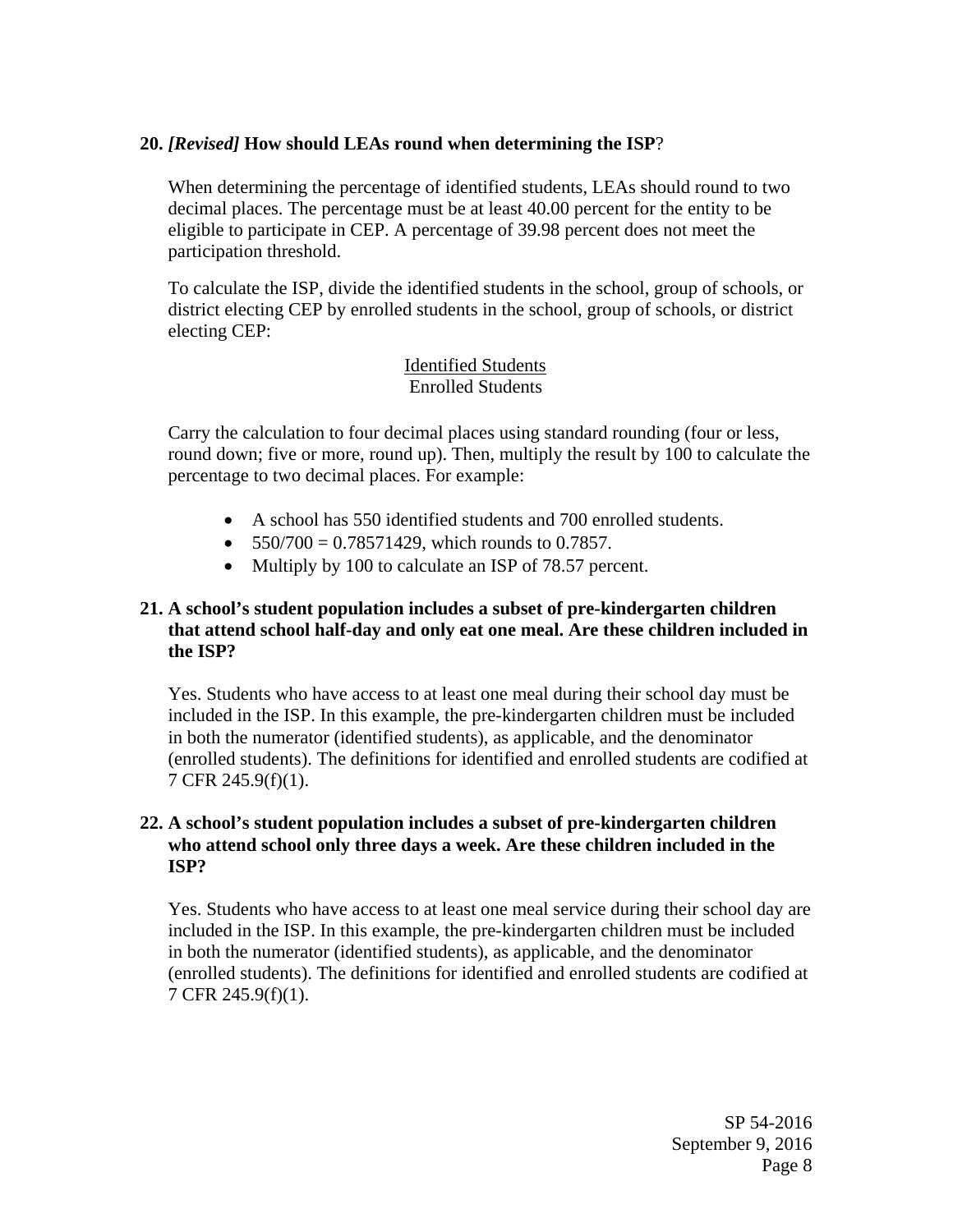## **23. A group of students from a non-CEP school attend classes and eat lunch at a CEP school. Should these students be included in the CEP school's ISP?**

Yes. The students attend classes and have access to meal service daily at the CEP school, so they should be included in the CEP school's ISP. The students should be included in the numerator (identified students), as applicable, and the denominator (enrolled students). The definitions for identified and enrolled students are codified at 7 CFR 245.9(f)(1).

# **24. If a school uses October data for other programs, such as area eligibility and the Fresh Fruit and Vegetable Program, could the school use October data to establish eligibility for CEP?**

Data to establish CEP eligibility and the ISP for the following school year must reflect the student population on April 1 of the preceding year, or April 1 of the year before the first year of the four-year CEP cycle. This requirement is codified at 7 CFR  $245.9(f)(3)(i)$ .

## **25. May LEAs use direct certification information available from months after April to determine the ISP, especially for new schools?**

It depends. For existing schools, the direct certification data used to establish CEP eligibility must be as of April 1. New schools may not have direct certification data, and are allowed to use direct certification numbers from a later month to establish CEP eligibility. If more recent data better reflects the number of identified students and/or enrollment in an LEA or school, FNS may grant authorization to use direct certification data from a different date (i.e., not as of April 1) to determine the ISP.

## **26. If an LEA, group of schools, or individual school participating in CEP experiences a change to the student population, must the LEA, group of schools, or individual school recalculate the ISP?**

It depends. The CEP reimbursement rate corresponds with the poverty level of the households served by participating schools. Changes to a student population could indicate a change in the poverty level of the households served by the school, and may require an ISP to be recalculated.

### *LEAs Participating District-Wide*

For LEAs participating district-wide, the ISP must be recalculated if the LEA's attendance area changes, as this may indicate a change the socioeconomic status of the community served by the LEA. The attendance area is typically understood as the geographic area served by the LEA or school, but may be defined by other parameters set by a State or locality. If the composition of schools in the LEA changes, but the overall attendance area served by the LEA does not change, an ISP recalculation is not required. For example, if an LEA closes one school, and two new schools open,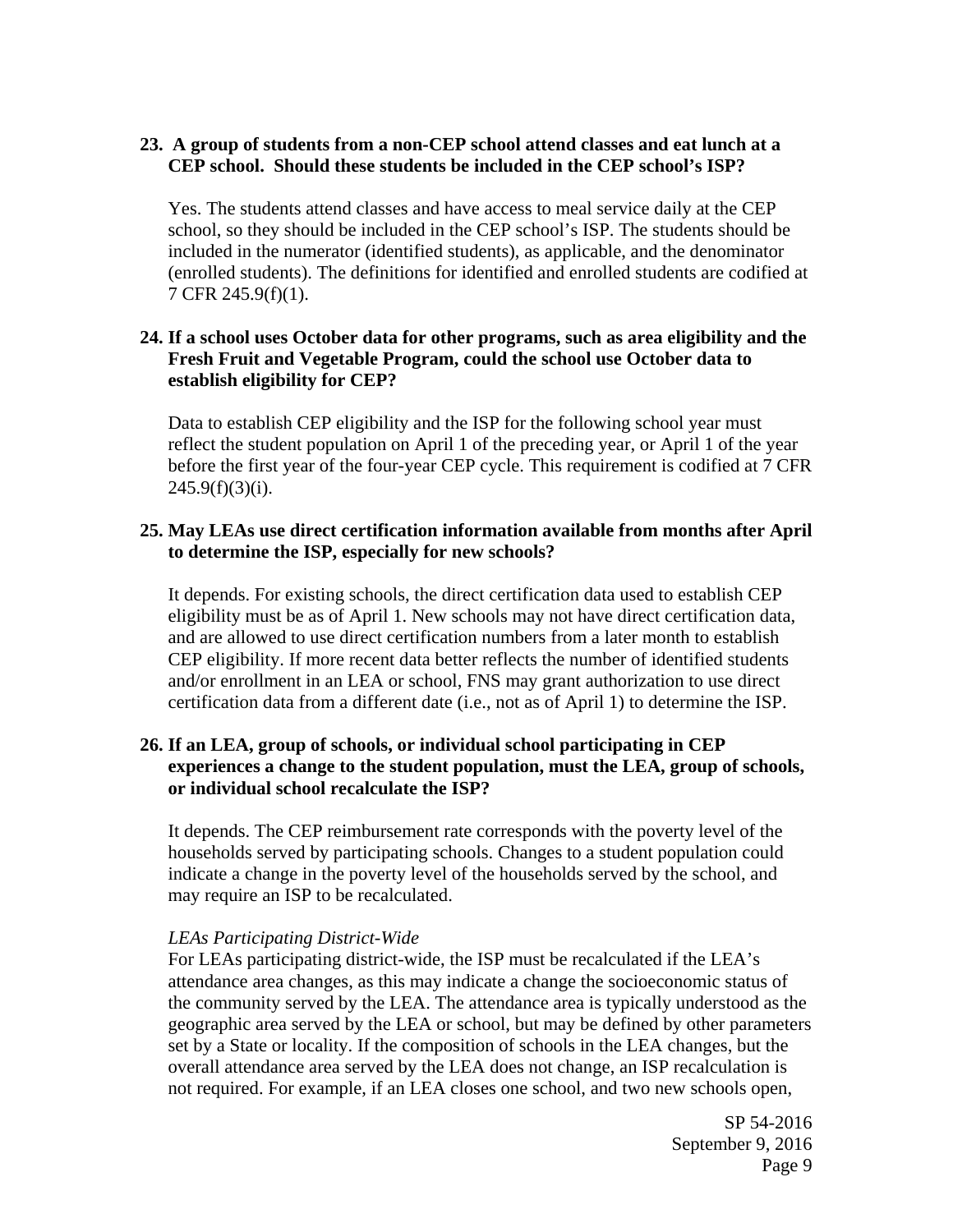but the LEA's overall attendance area remains the same, the LEA is not required to recalculate the ISP.

### *Multiple Schools Participating as a Group*

When a school or schools (and the attending students) are added to or removed from a CEP group, the ISP must be recalculated. However, if students are moved or reorganized among schools within a CEP group (e.g., a grade moves from one CEP school to another and both schools are in the same CEP group), an ISP recalculation is not required because the group's total identified student and total enrollment numbers are the same. This logic applies to all CEP group changes, including school closings, schools merging, and one school splitting into two schools.

### *Individual Schools Participating*

Similar to LEAs participating district-wide, for a school participating as an individual site, the ISP must be recalculated only if the school's attendance area changes. If the composition of grades in the school changes, but the school's overall attendance area does not change, an ISP recalculation is not required. For example, if a school adds or removes a grade, but the overall attendance area remains the same, the school is not required to recalculate the ISP.

### *Mid-Year Changes to the Student Population*

ISP recalculations are not required mid-year for any changes in a student population. Mid-year changes may create significant challenges for LEAs and schools, and requiring a mid-year recalculation could interrupt the student's meal service during a difficult transition. For any mid-year student population change, the LEA, group of schools, or individual school may continue claiming meals using the existing ISP for the remainder of the school year. However, if an ISP recalculation is required (based on the criteria outlined above) and the LEA intends to continue electing CEP in the following school year, the ISP must be recalculated using April 1 data. A new fouryear cycle would start the following school year, using the new ISP as the basis for meal claims.

#### **27. Is the ISP locked in for the four-year cycle, even if it decreases?**

Generally, yes. The original ISP (based on April 1 data from the year before CEP implementation) is generally valid for four years, and the LEA is protected against decreases in direct certification rates. This protection is codified in Federal regulation at 7 CFR 245.9(f). Certain changes to the student population (as described in the previous question) may require the ISP to be recalculated during the four-year cycle.

If the ISP increases during the four-year cycle, the LEA may begin a new cycle to guarantee the higher ISP for four years. This flexibility is codified at 7 CFR  $245.9(f)(4)(viii)$ . During the second, third, and fourth years of the four-year cycle, the LEA or school may select for the claiming percentage the higher of: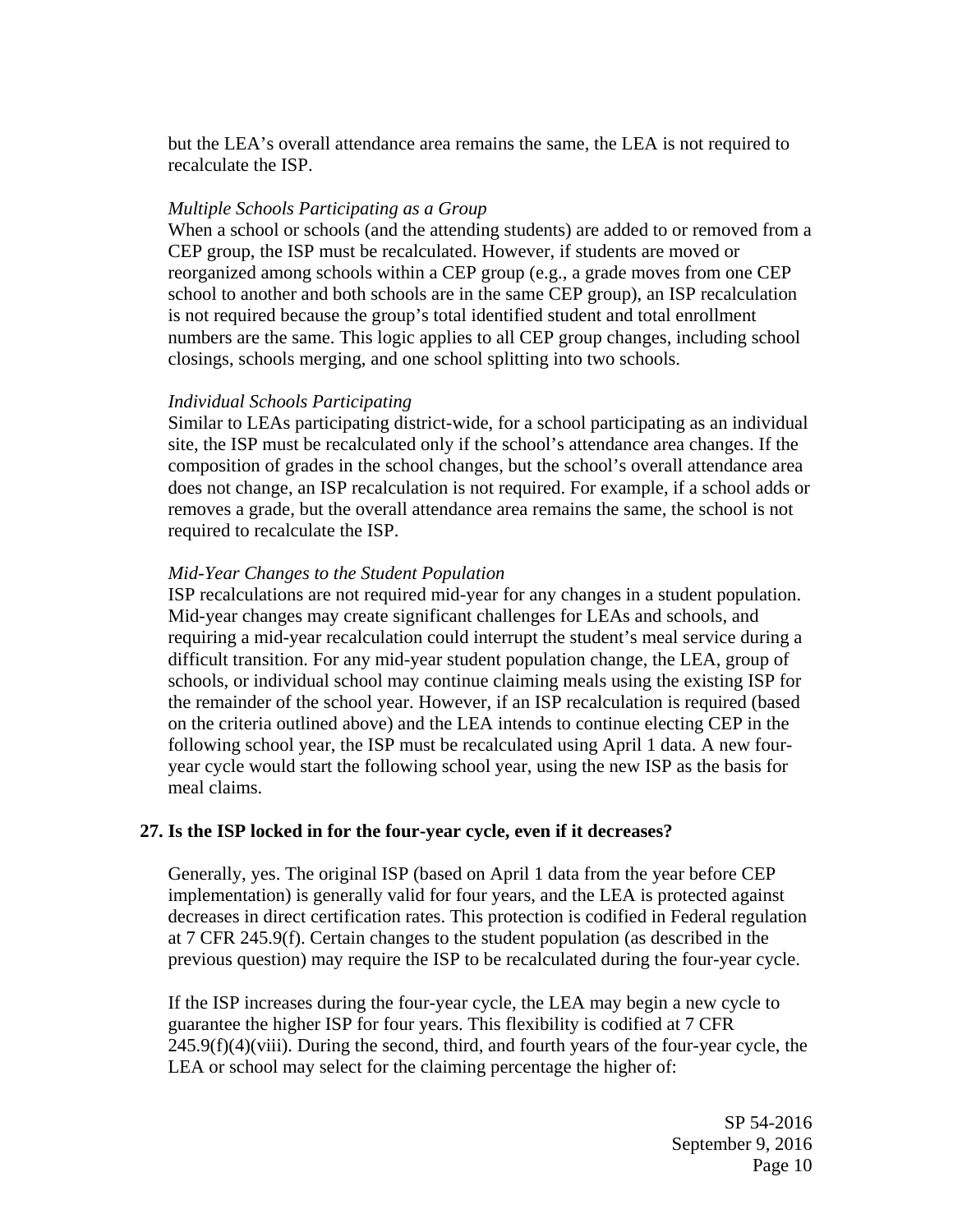- The ISP (reflective of April 1) from the immediately preceding school year; or
- The ISP from the year prior to the first year of CEP implementation (the original ISP).

LEAs should work with their State agency to establish a new four-year CEP cycle with the higher ISP. To renew participation after the fourth year, the LEA must demonstrate (via identified student data) the participating school(s) still meet the ISP requirement.

# **28. If an LEA has an agreement to provide food service to schools outside of the LEA, can the LEA include those schools a CEP group?**

It depends. Schools grouped together for the purposes of CEP must be participating in the school meal programs under a single State agency agreement. School districts that provide food service to outside schools (e.g., private schools, charter schools) through a vending contract, or similar agreement, may not include the outside schools in the district's ISP, unless the schools are listed as serving sites on the State agency agreement. Sites incorporated in this manner are subject to all NSLP/SBP requirements. Additionally, sites may be selected for review during the State agency's Administrative Review of the school district.

Vended meals provided to schools outside the LEA may not be included in the total meal counts used for claiming at CEP schools. Vended meals must be counted and claimed separately.

# **29. If a student is enrolled in a CEP school and has access to breakfast at the school, but also attends a second CEP school (e.g., Career Center) in a separate LEA and has access to lunch there, can each LEA include the student in their ISP?**

Yes. A student may be included in the ISP of the school(s) in which:

- The student has access to at least one meal;
- The student is legally enrolled; and
- The student's meals are claimed.

The definitions for identified and enrolled students are codified in Federal regulation at 7 CFR 245.9(f)(1).

# **30.** *[New]* **What process should be followed if an ISP error is identified outside of an Administrative Review?**

The LEA should notify the State agency immediately. The State agency must confirm the corrected ISP. The corrected ISP is then applied to the current unclaimed month and future claims for the remainder of the four-year cycle. If the corrected ISP is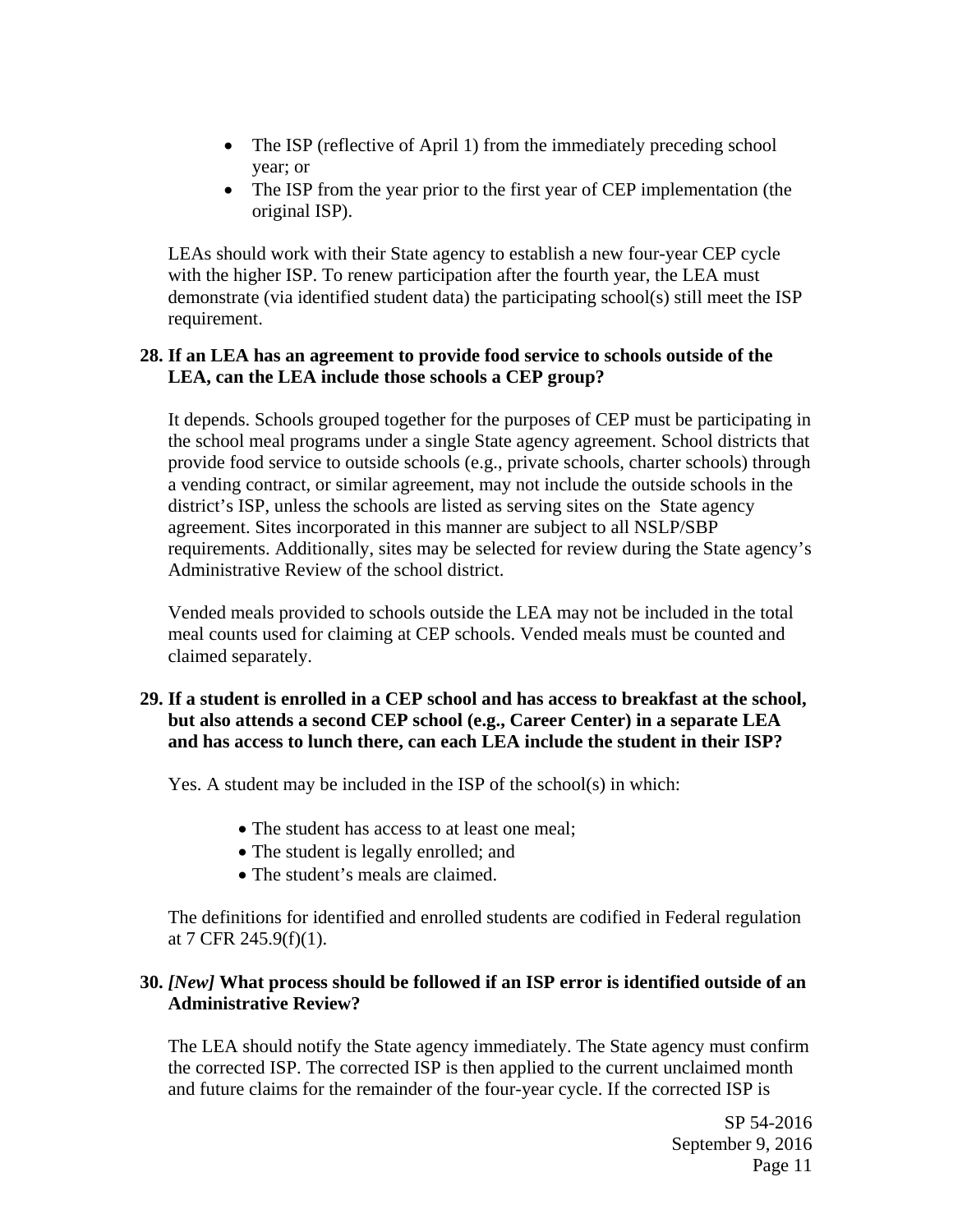lower than the original ISP, resulting in overclaims, State agencies have discretion to retroactively adjust claims back to the start of the school year. If the corrected ISP is higher than the original ISP, resulting in underclaims, retroactive, upward adjustments to claims are not allowed for errors found outside of an administrative review.

FNS strongly encourages LEAs and States to carefully review ISPs at the time of CEP election to avoid errors.

### **Changes in CEP Election**

## **31. Do State agencies need FNS approval before accepting elections that are on, or even after, August 31?**

No. Per *SP 30-2016: Extension of Deadline for LEAs to Elect the CEP for SY2016- 17*, http://www.fns.usda.gov/extension-deadline-leas-elect-cep-sy2016-17, for school year (SY) 2016-2017, State agencies are encouraged to accept CEP elections received after August 31 where appropriate and feasible to do so. States do not need FNS approval to accept late elections, but should maintain records of late elections and the reasons in case the information is needed during an Administrative Review or a Management Evaluation.

However, in section  $11(a)(1)(F)(x)(I)$ , the NSLA requires LEAs electing CEP to notify the State agency and provide documentation establishing eligibility by the June 30 prior to the applicable school year. The June 30 election deadline is codified at 7 CFR 245.9(f)(4)(i). Given this, FNS does not anticipate granting permanent flexibility to the election deadline. In the future, FNS will evaluate the need for an extension of the June 30 deadline and provide guidance, as appropriate.

### **32. When is an LEA permitted to end participation in CEP?**

An LEA may terminate participation in CEP at any time. An LEA electing to end participation in CEP must notify its State agency and either enroll in another special Provision or return to standard application and counting and claiming procedures. Schools considering ending use of CEP should consult with their State agency immediately so the State agency can proactively provide technical assistance. An overview of requirements for LEAs opting to restore standard counting and claiming procedures is included at 7 CFR 245.9(j).

As stated in regulation, LEAs must offer all students reimbursable, free meals for a period of at least 30 operating days following the date of restoration of standard procedures or until a new eligibility determination is made, whichever comes first. Additionally, LEAs must notify the public of the mid-year resumption of standard counting and claiming procedures.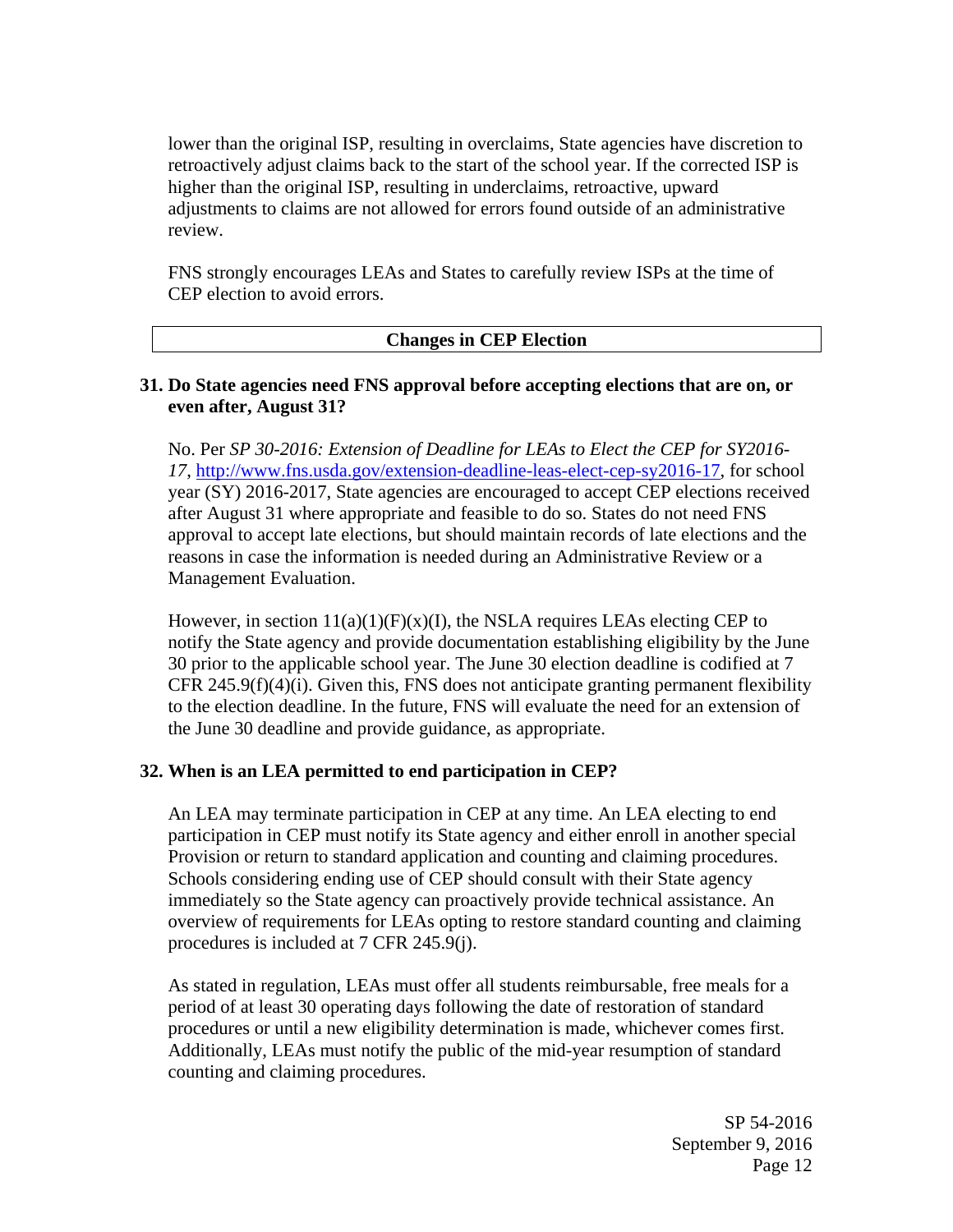# **33.** *[Revised]* **When a school ends participation in CEP, do students have "free" eligibility status for 30 operating days?**

### *Ending CEP Participation Mid-Year*

LEAs must offer all students reimbursable meals at no cost for a period of at least 30 operating days (or until a new eligibility determination is made) following the resumption of standard counting and claiming mid-year. This requirement, included at 7 CFR 245.9(j), provides the school time to notify families and print, disseminate, collect, process, and certify household applications. Importantly, this requirement ensures students' meal service routine is not disrupted during the transition. Meals served to students during this transition period are claimed at the same free and paid claiming rates used to claim meals under CEP.

### *Ending CEP Participation Between School Years*

Under 7 CFR 245.6(c)(2), State agencies have discretion to allow LEAs to provide up to 30 operating days (or until a new eligibility determination is made) of meals at no cost at the beginning of a school year when students transition from CEP to non-Provision schools. Similarly, when a CEP school decides to resume standard counting and claiming procedures between school years, State agencies may permit LEAs to offer meals at no cost to all students in that school for up to 30 operating days at the beginning of the new school year or until a new eligibility determination is made, whichever comes first. Meals served to students during this time (the "carryover period") are claimed at the free rate.

If a State agency chooses not to exercise the CEP carryover provision, students are eligible for meals at no cost during the 30 day carryover period only if they have an individual eligibility determination from the previous year. Examples include a direct certification match or a sibling's household application from a non-CEP school.

## **34.** *[New]* **Do CEP students have "carryover" eligibility (up to 30 days of free meals at the start of a school year) when they move from a CEP to a non-Provision school?**

State agencies have discretion to allow LEAs to provide "carryover" eligibility for free school meals for the first 30 operating days (or until a new eligibility determination is made) of the school year for students transitioning from CEP to non-Provision schools participating in NSLP and SBP. Allowing LEAs to provide carryover eligibility for students transitioning from CEP schools will support lowincome student's access to meal benefits. This extension option is outlined at 7 CFR  $245.6(c)(2)$ , and summarized below.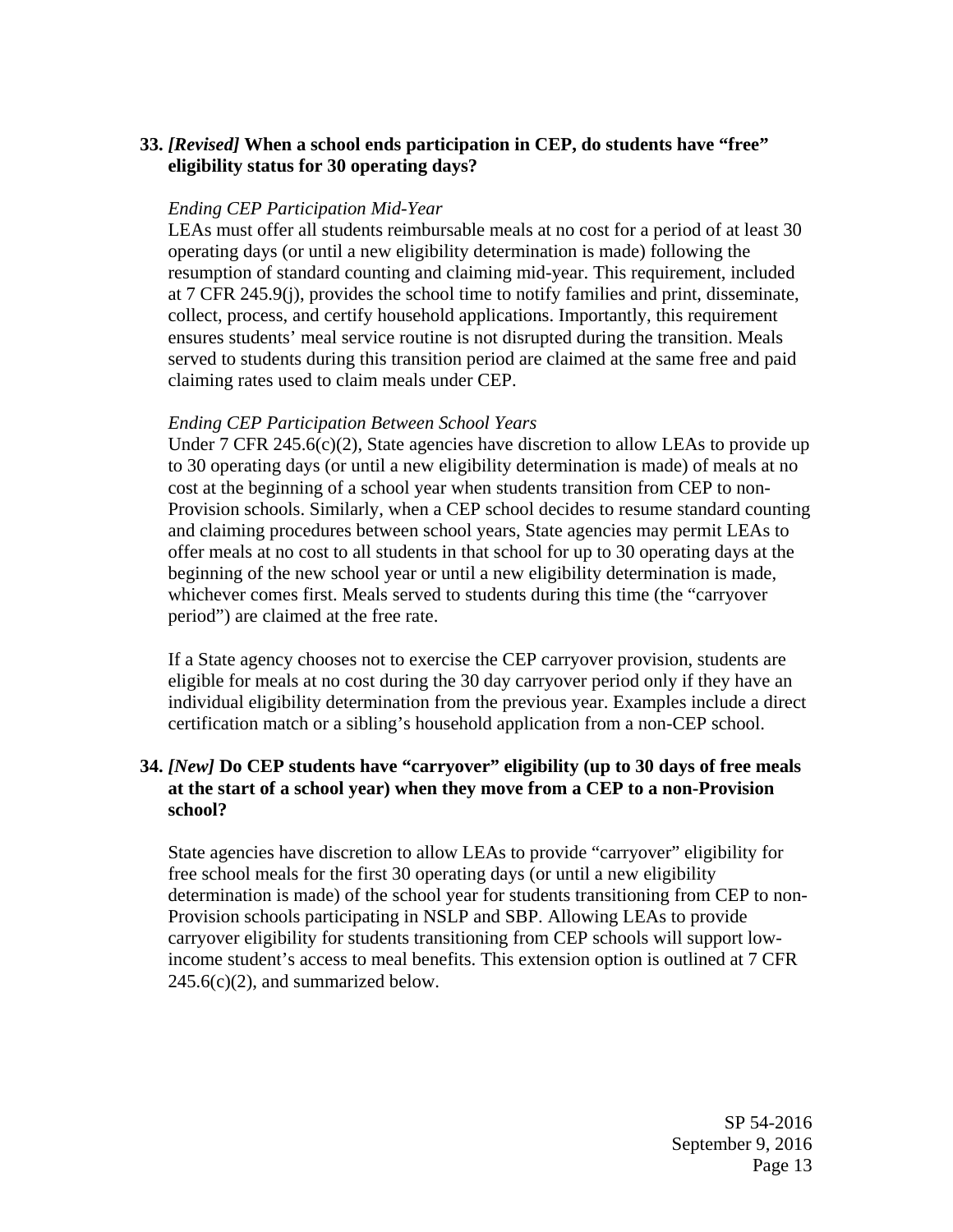| <b>Carryover Policy for Provision Schools</b>                                                                      |                                                                                                                                                                                                                                                                                                                                                |                                                                                                                                                                                                                                                                                                                                                  |  |  |  |  |
|--------------------------------------------------------------------------------------------------------------------|------------------------------------------------------------------------------------------------------------------------------------------------------------------------------------------------------------------------------------------------------------------------------------------------------------------------------------------------|--------------------------------------------------------------------------------------------------------------------------------------------------------------------------------------------------------------------------------------------------------------------------------------------------------------------------------------------------|--|--|--|--|
| <b>Within an LEA</b>                                                                                               |                                                                                                                                                                                                                                                                                                                                                | <b>Between LEAs</b>                                                                                                                                                                                                                                                                                                                              |  |  |  |  |
| <b>Provision</b><br>School $\rightarrow$<br><b>Standard</b><br>Counting<br>and<br><b>Claiming</b><br><b>School</b> | Effective SY 2016-17, State<br>agencies <b>may</b> permit children<br>moving within an LEA to<br>receive meals at no cost for up<br>to 30 operating days or until a<br>new eligibility determination is<br>made, whichever comes first.<br>Meals served to students during<br>the carryover period may be<br>claimed at the Federal free rate. | Effective SY 2016-17, State<br>agencies <b>may</b> permit children<br>moving between LEAs to<br>receive meals at no cost for up<br>to 30 operating days or until a<br>new eligibility determination<br>is made, whichever comes<br>first. Meals served to students<br>during the carryover period<br>may be claimed at the Federal<br>free rate. |  |  |  |  |

# **35. What if a school decides to start CEP after the school has collected household applications?**

If an LEA elects CEP after collecting household applications, the LEA will use CEP claiming percentages beginning the month they elect CEP. For example, a school that elects CEP in December may submit claims using the CEP claiming percentages beginning December 1.

### **Transfer and Visiting Students**

## **36.** *[Revised]* **When a student from a CEP school transfers to a non-Provision school, is the student eligible for meals at no cost for the duration of the school year?**

According to 7 CFR 245.9(l), if a student transfers from a CEP to a non-Provision school within the same LEA, the new school must provide meals at no cost to the student for up to 10 operating days or until an eligibility determination is made, whichever comes first.

Beginning July 1, 2019, if a student transfers from a CEP school to a non-Provision school in a different LEA, the new school must provide meals at no cost to the student for up to 10 operating days or until an eligibility determination is made, whichever comes first. Schools have discretion, and are encouraged, to implement this option immediately so students moving between schools do not experience a disruption in meal benefits. Meals served under these circumstances may be claimed at the Federal free rate.

For transfers within and between LEAs, State agencies have discretion to allow LEAs to provide meals at no cost for up to 30 operating days or until a new eligibility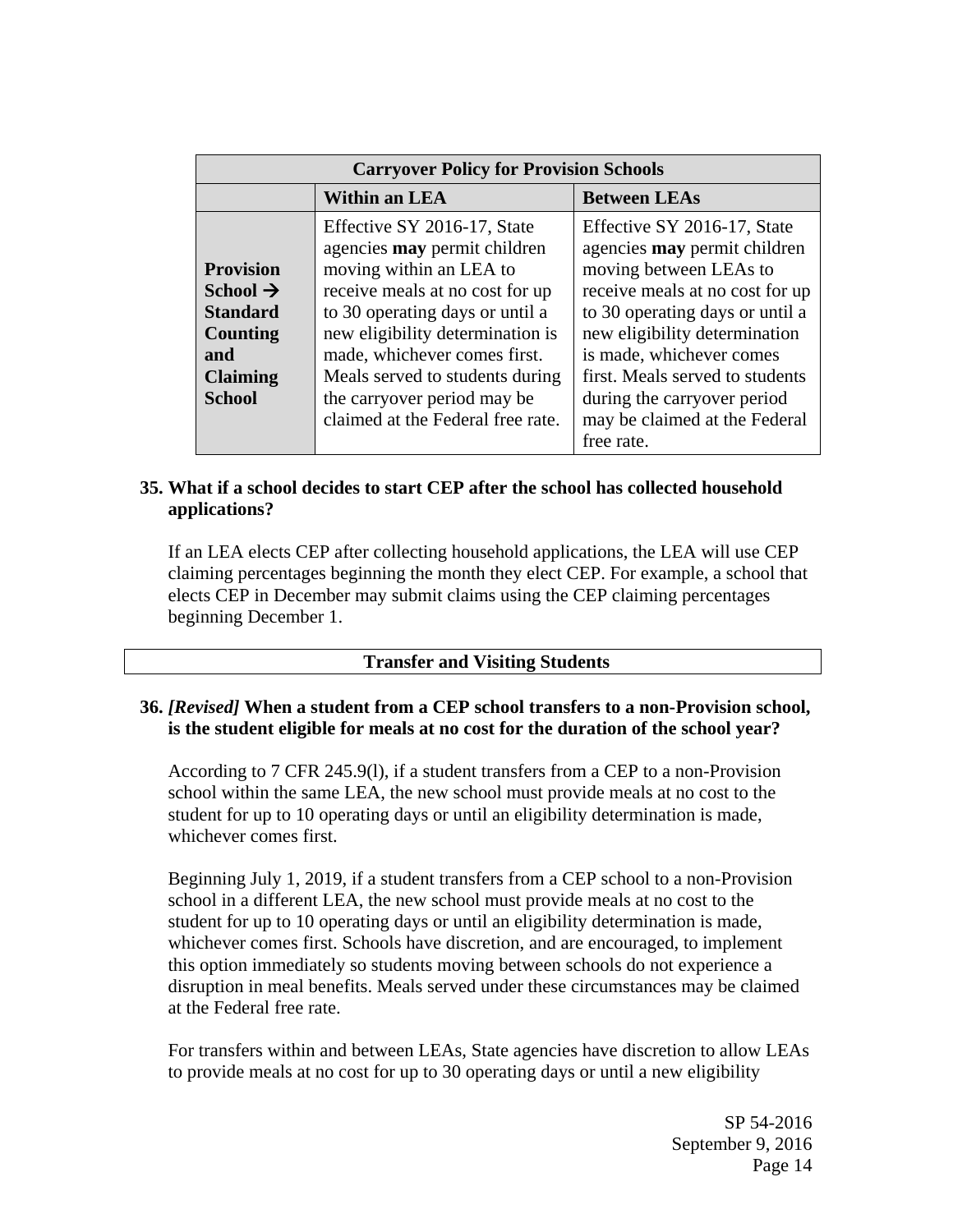determination is made, whichever comes first, to students transferring from CEP (and other special Provision) schools to non-Provision schools.

| <b>Transfer Policy for Provision Schools</b>                                                                    |                                                                                                                                                                                                                                                                                                                                                                                                                                                           |                                                                                                                                                                                                                                                                                                                                                                                                                                                                                                                                                                                                      |  |  |  |  |
|-----------------------------------------------------------------------------------------------------------------|-----------------------------------------------------------------------------------------------------------------------------------------------------------------------------------------------------------------------------------------------------------------------------------------------------------------------------------------------------------------------------------------------------------------------------------------------------------|------------------------------------------------------------------------------------------------------------------------------------------------------------------------------------------------------------------------------------------------------------------------------------------------------------------------------------------------------------------------------------------------------------------------------------------------------------------------------------------------------------------------------------------------------------------------------------------------------|--|--|--|--|
|                                                                                                                 | Within an LEA                                                                                                                                                                                                                                                                                                                                                                                                                                             | <b>Between LEAs</b>                                                                                                                                                                                                                                                                                                                                                                                                                                                                                                                                                                                  |  |  |  |  |
| <b>Provision</b><br>School $\rightarrow$<br><b>Standard</b><br><b>Counting</b><br>and Claiming<br><b>School</b> | Children transferring from<br>a Provision school must<br>receive meals at no cost for<br>up to 10 days or until a<br>new eligibility<br>determination is made,<br>whichever comes first.<br>Effective SY 2016-17,<br>State agencies <b>may</b> permit<br>children transferring from<br>Provision schools to<br>receive meals at no cost for<br>up to 30 days. Meals<br>served under these<br>circumstances may be<br>claimed at the Federal free<br>rate. | Effective SY 2016-17, schools are<br>encouraged to provide meals at<br>no cost to children transferring<br>from Provision schools for up to<br>10 days. Effective July 1, 2019<br>$(SY 2019-20)$ schools must<br>provide children transferring from<br>Provision schools meals at no cost<br>for up to 10 operating days or<br>until a new eligibility<br>determination is made, whichever<br>comes first. State agencies may<br>permit transfer students to receive<br>meals at no cost for up to 30 days.<br>Meals served under these<br>circumstances may be claimed at<br>the Federal free rate. |  |  |  |  |

## **37. A CEP school collects socioeconomic survey data to allocate State education funding. Income data reported by a household show that a student is eligible for free meals. If the student transfers to a non-CEP school, may the new school make an eligibility determination based on the survey data?**

A socioeconomic survey is not tied to the NSLP/SBP and may not be used to determine individual student eligibility. If a student transfers from a CEP to a non-Provision school, the new school must collect and process a household application for the student; determine the student's eligibility through participation in an eligible Federal Assistance Program or through Other Source Categorical Eligibility; or determine the student's eligibility through direct certification data matching.

## **38. If a student at a non-CEP school visits a CEP school during lunch, will the student receive lunch at no cost?**

Yes. Similar to procedures under Provision 2, CEP schools do not accept payment from visiting students. Meals served to visiting students are included as part of the total count of meals served in the CEP school and are reimbursed based on the CEP claiming percentage.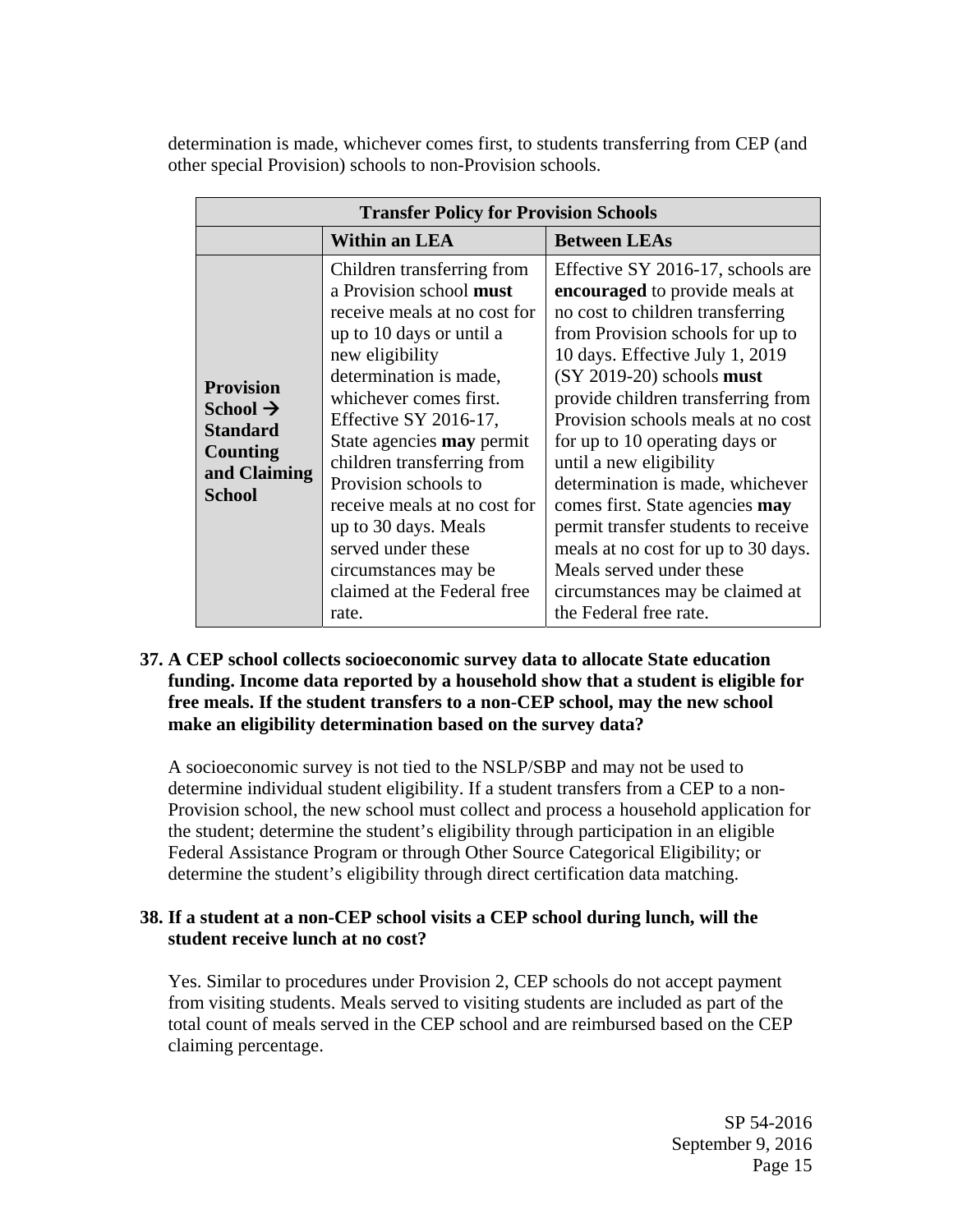## **39. If a CEP student visits a non-Provision school during lunch, will the student receive lunch at no cost? If so, how is the meal claimed for reimbursement?**

FNS strongly encourages non-CEP schools that host visiting students from CEP schools in the same LEA to provide the students a meal at no cost to avoid any disruption to the students' meal service. Such meals should be claimed according to the claiming percentages of the CEP school.

For example, 20 students from a CEP school visit a non-CEP school and all eat lunch at no charge. If the CEP school's claiming percentages are 85 percent free and 15 percent paid, these percentages are applied to the visiting student meals. The non-Provision school in this example would claim seventeen "free" meals and three "paid" meals. If only one CEP student is visiting a non-CEP school, the meal should be claimed free. The school food authority (SFA) food service account can be used to cover the value of any paid meals of visiting students.

CEP students visiting a non-Provision school outside of their LEA may be provided meals at no charge. The CEP school should pay the non-Provision school for the value of any student meals claimed at the paid rate. In either case, the non-Provision school must claim the reimbursable meals for visiting students in its Claim for Reimbursement according to the appropriate claiming percentages.

#### **Reimbursements and Claiming**

#### **40. Will the 1.6 multiplier change?**

The 1.6 multiplier is codified at 7 CFR 245.9(f)(4)(vi). The National School Lunch Act provides discretion for FNS to change the multiplier to a number between 1.3 and 1.6; however, there are currently no plans to change the multiplier. Providing stability around the multiplier minimizes administrative uncertainty and gives LEAs and schools greater confidence when planning program operations.

If the multiplier is changed in the future, schools electing CEP will keep the same multiplier for their entire four-year cycle and will not have to implement changes to the multiplier until their next cycle if CEP is elected again. Any change to the multiplier will be communicated well in advance of implementation through a proposed rule in the *Federal Register*.

#### **41. How are area eligibility percentages determined for CEP schools?**

Since the 1.6 multiplier provides an estimate of the total number of students eligible for free and reduced price meals in at CEP schools, the product of the ISP multiplied by 1.6 is used for area eligibility purposes. If the result is equal to or greater than 50 percent, meal sites located in the school (or the attendance area of the school) are area eligible. Schools in LEAs electing CEP district-wide or as part of a group of schools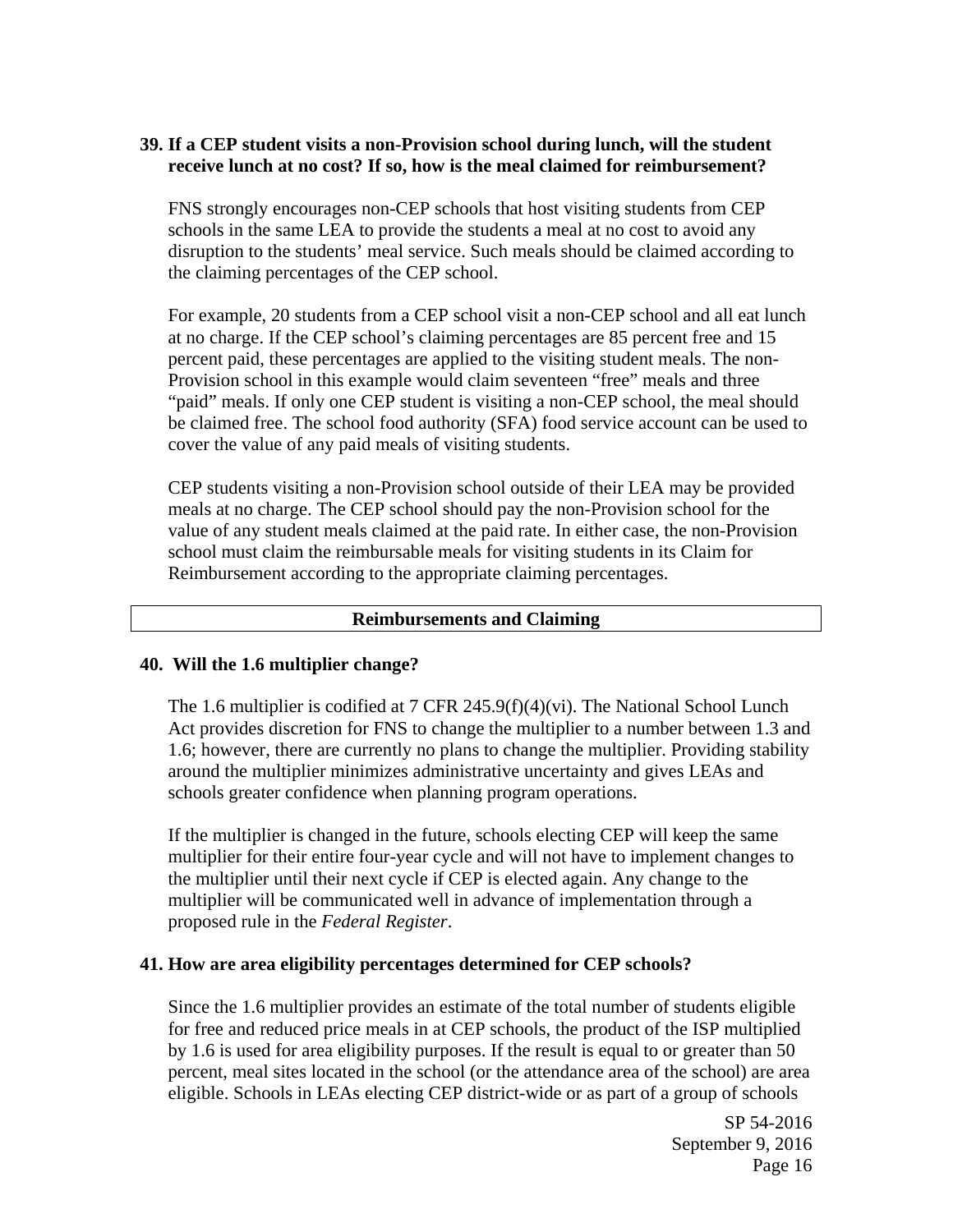electing CEP with a shared ISP must still use the individual school ISP. These percentages can be used for determining area eligibility in the Summer Food Service Program (SFSP), the NSLP Seamless Summer Option (SSO), Child and Adult Care Food Program (CACFP), and afterschool snacks provided through the NSLP.

For more information, please see *SP 10-2015, CACFP 04-2015, SFSP 03-2015: Area Eligibility in Child Nutrition Programs*, http://www.fns.usda.gov/area-eligibilitychild-nutrition-programs-0.

### **42.** *[Revised]* **What are the rounding rules for calculating free and paid claiming percentages under CEP?**

The rounding rules for calculating free and paid claiming percentages under CEP are described below. Instructions for determining the free and paid claiming percentages are codified at 7 CFR 245.9(f)(4)(v).

#### *Free and Paid Claiming Percentages*

Multiply the ISP by 1.6 to determine the percentage of meals reimbursed at the free rate. Carry the calculation to a minimum of two decimal places (e.g., 86.15 percent) using standard rounding: numbers five and above round up to the next higher number, numbers four and below round down (e.g.,  $86.155$  percent =  $86.16$  percent,  $86.154$  $percent = 86.15$  percent).

The paid claiming percentage is the difference between the free claiming percentage and 100 percent. The free and paid claiming percentages (rounded to two decimal places) are used to calculate the Claims for Reimbursement.

#### *Number of Meals Reimbursed at the Free Rate*

Multiply the percentage of meals reimbursed at the free rate by the total number of reimbursable meals in the claiming period to determine the number of meals reimbursed at the free rate. Remaining meals are reimbursed at the paid rate.

#### *Meal Claims*

Meal claims must be calculated as whole numbers. When the free or paid meal calculations result in partial meals, use standard rounding procedures (five and above round up, four and below round down) to calculate whole numbers. If the total percentage for free and paid meals does not equal 100, the paid category must be adjusted to reach 100 percent. For example, if 800 reimbursable meals were served and the free claiming percentage is 86.15 percent, the number of meals reimbursed at the free rate would be  $689.2 (800 \times 0.8615 = 689.2)$ , which is adjusted to 689 meals. The number of meals reimbursed at the paid rate would be  $111 (800-689 = 111)$ .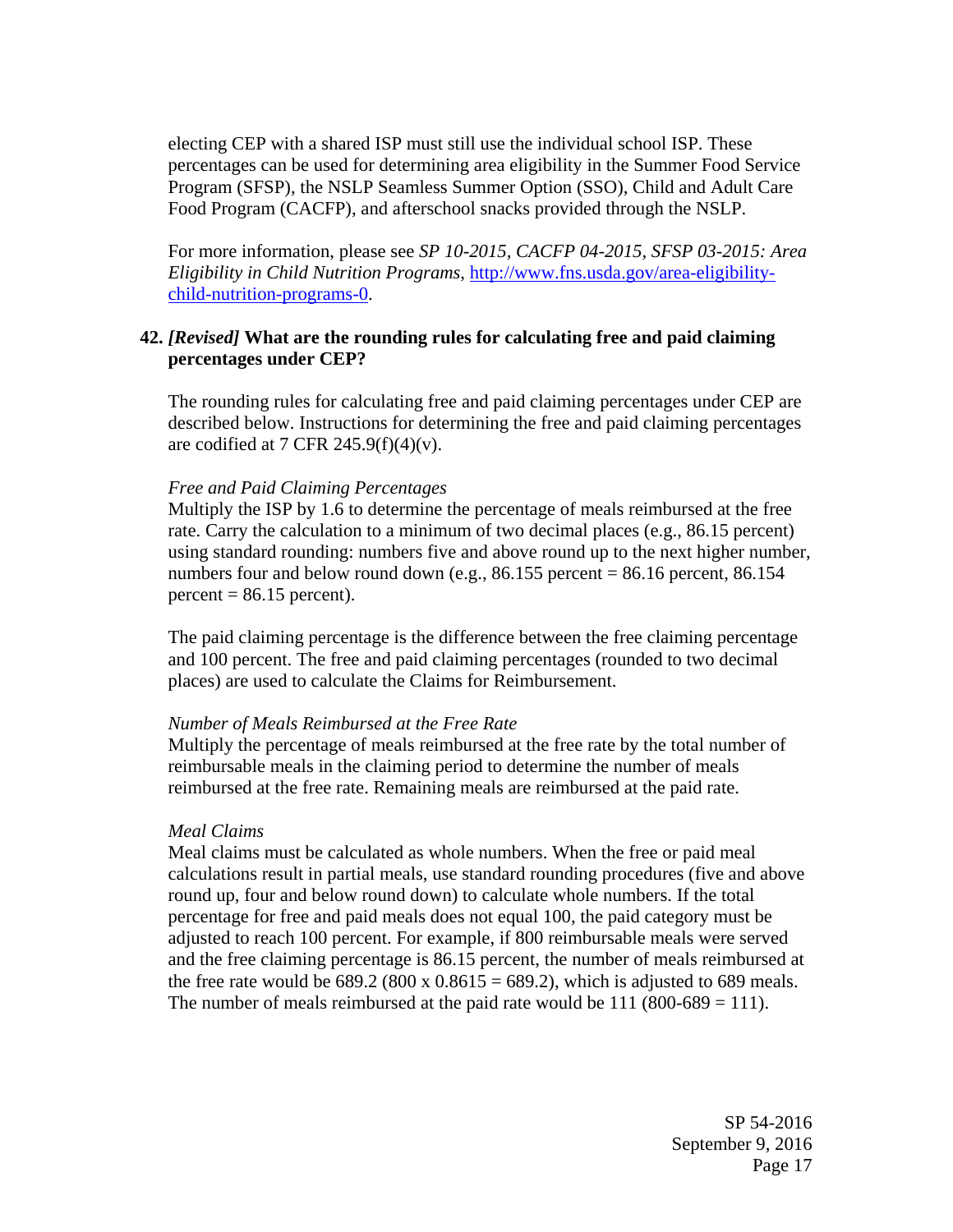## **43.** *[Revised]* **When must non-Federal sources be used to support CEP operations?**

Similar to Provisions 2 and 3, non-Federal funds may be necessary to cover operating costs when the level of Federal reimbursement (and any other Federal assistance received under the Child Nutrition Act of 1966 (CNA) and NSLA) received under CEP does not cover the costs of serving free meals to all students. This requirement is codified at 7 CFR  $245.9(f)(4)(vii)$ .

## **44.** *[Revised]* **What may be counted as "funding from non-Federal sources"?**

Examples of non-Federal sources include, but are not limited to:

- Any portion of State revenue matching funds that exceeds the minimum requirement established in 7 CFR Part 210.17;
- Profits from a la carte sales;
- Cash donations: and
- In-kind contributions from outside sources, such as volunteer services.

As stated at 7 CFR 245.9(h)(3) LEAs must maintain records of any non-Federal funding sources used to cover any excess meal costs.

# **45. If a school adopts CEP after the election deadline, could the SFA retroactively receive free reimbursement for students who were not previously eligible for free meals?**

This flexibility does not apply to the universal eligibility for free meals conferred to all students attending CEP schools. Therefore, a school may not retroactively claim eligibility for non-directly certified students when starting CEP mid-year.

## **46. Are CEP schools required to conduct an edit check? If so, and the edit check is exceeded, what type of documentation is required under CEP?**

Yes. Participation in CEP does not change the requirement to conduct an edit check. Similar to non-CEP schools, when an edit check is exceeded, schools must maintain documentation to demonstrate why the edit check is exceeded (e.g., visiting students) or corrective action may be required. Edit check procedures are codified at 7 CFR  $210.8(a)(3)$ .

## **47. Are there specific requirements for the point of service or point of sale (POS) system employed by CEP schools during meal service?**

Consistent with the Federal regulations at 7 CFR parts 210.7(c) and 220.11, any institution participating in the Federal school meal programs is required to take an accurate count of reimbursable meals served to students at each meal service. Serving lines must be adequately supervised to ensure that all meals claimed for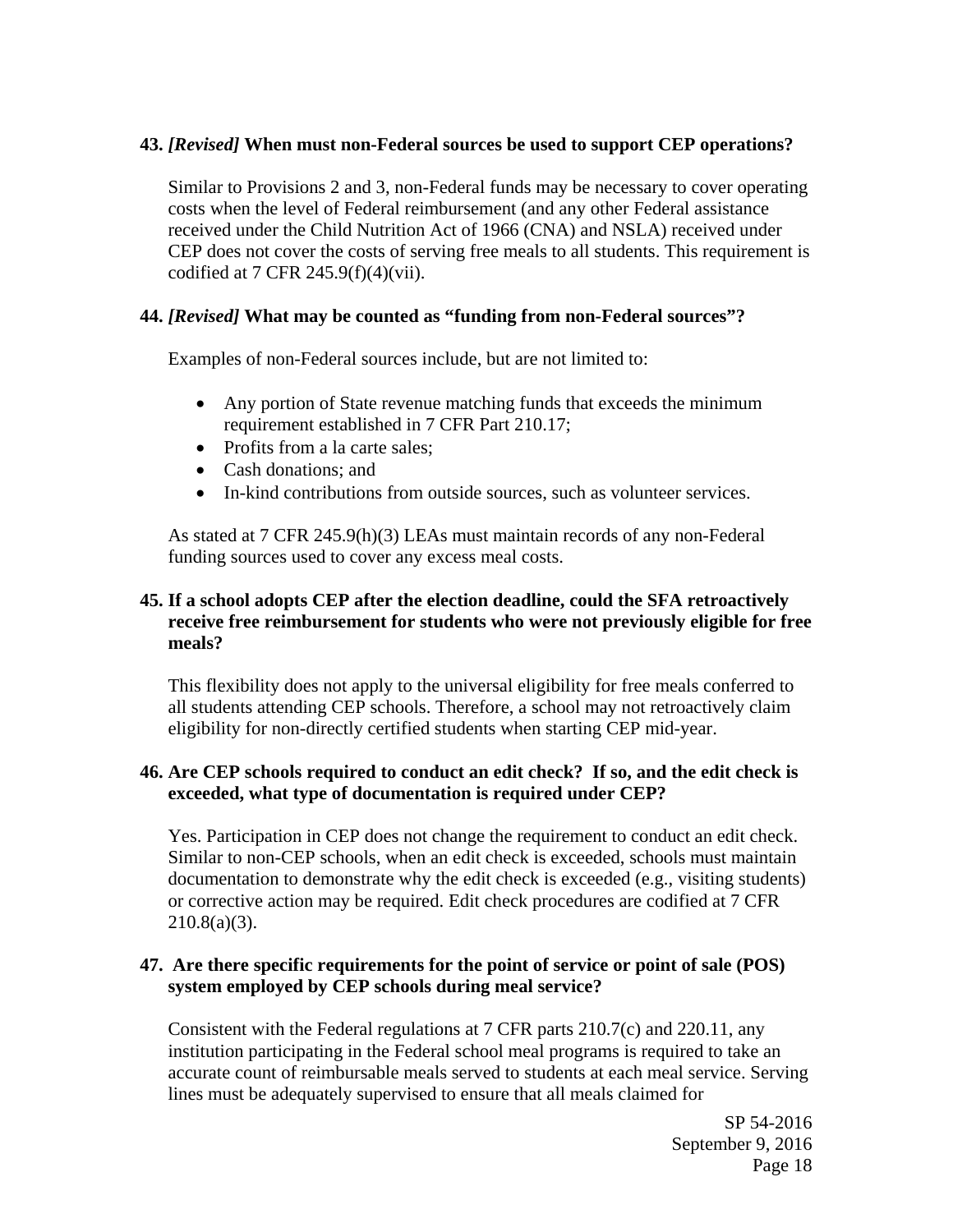reimbursement meet meal pattern requirements, and that reimbursement is only claimed for one meal per student per meal service (with the exception of second breakfasts permitted to be claimed as specified in 7 CFR 220.9(a)).

An accurate meal count may be achieved through a variety of methods. USDA does not require the use of any specific POS system. Many school districts use POS systems which incorporate technologies such as personal identification numbers (PIN), biometrics, and other individual student identifiers. When implementing CEP, USDA encourages school systems to maintain an accurate POS system that has a proven track record of reliability and security.

## **48. Are schools electing CEP eligible to receive the extra 2 cents lunch reimbursement and severe need breakfast reimbursements?**

Yes. CEP schools will be reimbursed at their usual reimbursement rates, including the 2 cent lunch differential and severe need breakfast rates, if eligible. Eligibility for both of these additional reimbursements is based on data from the second preceding school year (i.e., the school year before last school year).

### *Severe Need*

Severe need eligibility is based on site-level data. If the school in question operated CEP during the second preceding school year, the individual school's ISP must be used to determine eligibility for severe need reimbursements. Therefore, the individual school's ISP from the second preceding year multiplied by 1.6 must be at least 40 percent to qualify for severe need reimbursement in SBP. Schools participating in CEP as part of a group may not use the group free claiming percentage to determine eligibility for severe need reimbursement.

If a new school elects CEP, the individual school's ISP can be used to determine eligibility for severe need without waiting for the first three months of claims, as is required in *SP 23-2005: Eligibility for Severe Need Rates for the School Breakfast Program (SBP),* http://www.fns.usda.gov/eligibility-severe-need-rates-schoolbreakfast-program-sbp-sp-23.

# *2 Cents Differential*

The 2 cents differential for NSLP is determined at the SFA-level. To calculate eligibility for this reimbursement, SFAs aggregate counts of lunches served by reimbursement category. If at least 60 percent of the lunches served were reimbursed at the free or reduced price rate, then the SFA may claim an additional 2 cents reimbursement for all lunches served. Schools certified for the additional 6 cents would receive that additional reimbursement in all cases, as these funds are not tied to claiming patterns.

For SFAs that have partially implemented CEP or have more than one CEP group within their SFA, the calculation approach does not change; eligibility is determined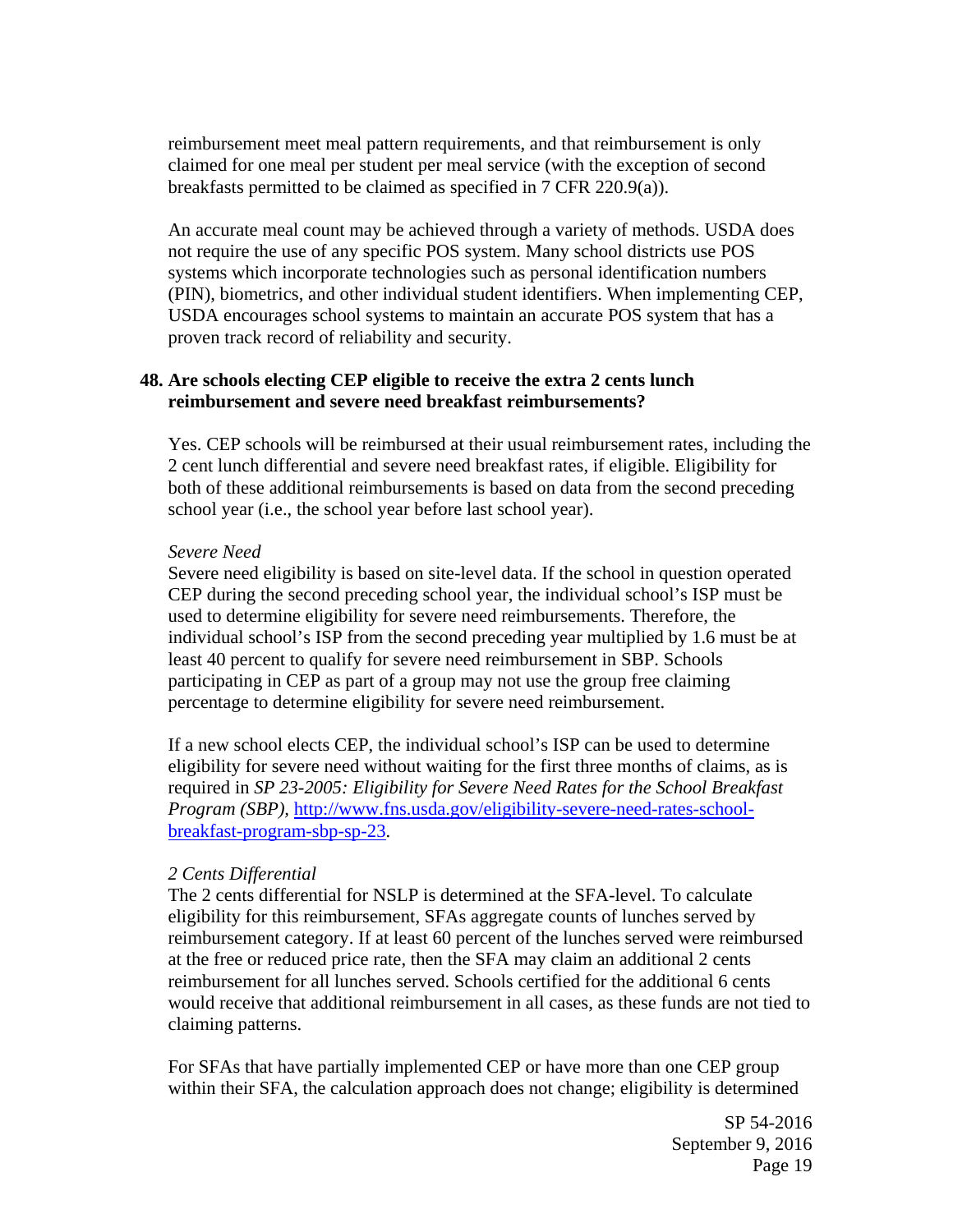if the percentage of free and reduced price lunches served in the SFA during the second preceding year was 60 percent or greater.

If the SFA operates CEP district-wide, then the SFA is eligible if the free claiming percentage (ISP x 1.6) during the second preceding year was 60 percent or greater.

If there is a new SFA participating in CEP district-wide, the SFA does not have to wait for the first three months of claims to determine eligibility for the additional 2 cents. The new SFA may use the SFA's free claiming percentage (ISP  $x$  1.6) to determine eligibility. However, if the new SFA is not participating in CEP districtwide, then it must follow the guidance in *SP 30-2014, Determining Eligibility for Two Cent Differential Reimbursement in New Schools* (available at: http://www.fns.usda.gov/determining-eligibility-two-cent-differential-reimbursementnew-schools) and wait for the first three claims to determine eligibility.

# **49. Can a CEP school use CEP claiming percentages for meals served during NSLP summer school?**

If a CEP school offers summer school to students, all of whom are enrolled at the school, the school may operate CEP in the summer school. The school may:

- Apply the CEP claiming percentages for the NSLP to summer school; or
- Establish an ISP and CEP claiming percentage for summer school operations and use "summer school" claiming percentages in subsequent years.

If a CEP school offers summer school to students who, during the regular school year, are enrolled in different school (CEP or non-Provision), the school may:

- Offer standard program operations to summer school students (i.e., standard application and meal counting and claiming procedures); or
- Establish an ISP and CEP claiming percentage for summer school operations and use "summer school" claiming percentages in subsequent years for the summer school session's meal counting and claiming process.

### **50. Do children enrolled in a CEP school during the school year receive free meals if they attend a non-CEP school for summer school?**

Not necessarily. The non-CEP school must process household applications for children from the CEP school to establish eligibility for free, reduced price, or paid meals. Standard application and meal counting and claiming procedures would apply.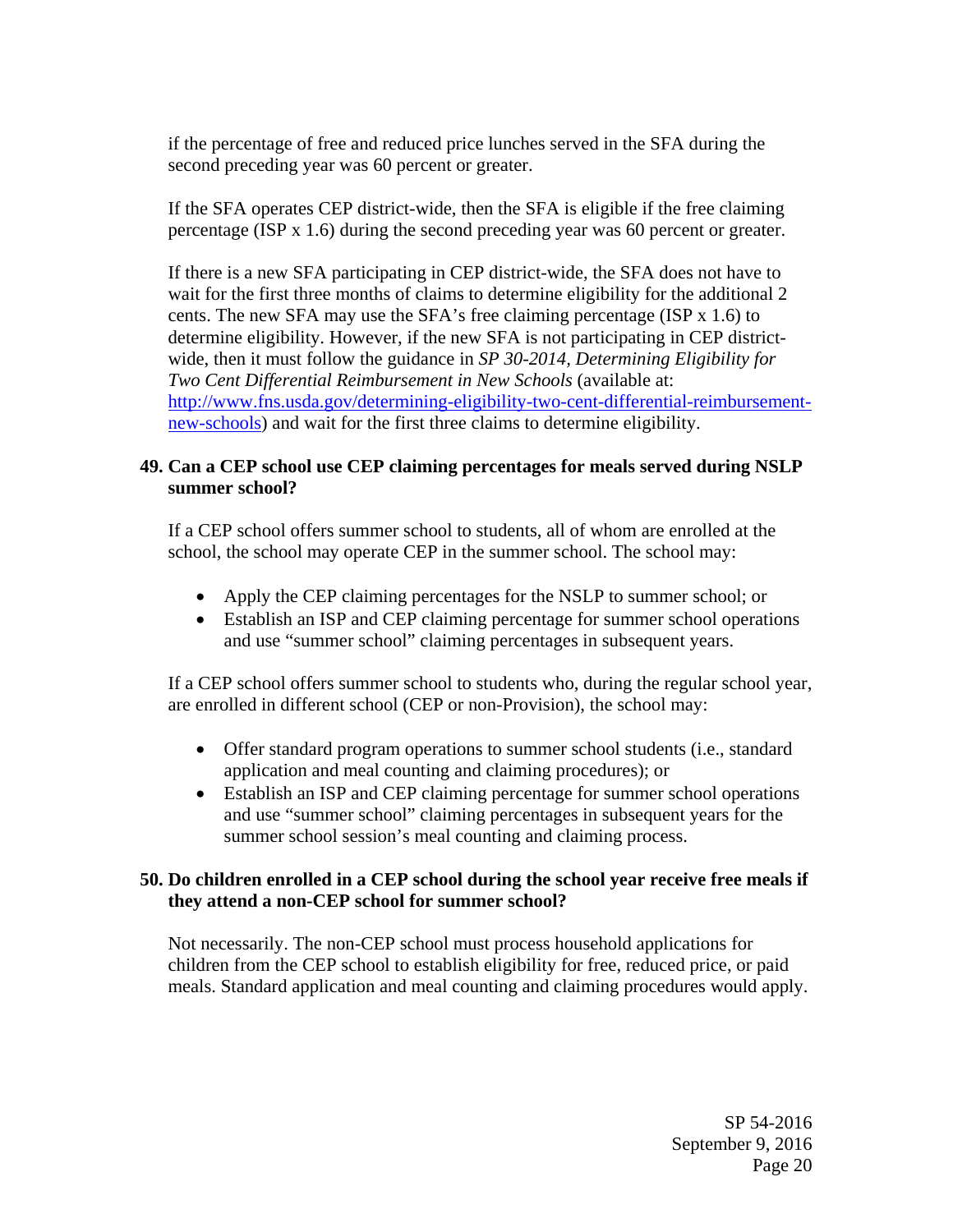### **Administrative Review**

# **51. If a State agency finds errors in the ISP during an Administrative Review, what procedures must be followed?**

If a State agency finds errors in the ISP, the State agency must determine the actual ISP (based on identified student data from April 1 of the year prior to the start of the current CEP cycle), then apply the correct claiming percentage retroactively to all claims submitted in the school year during which the Administrative Review takes place. The corrected ISP would be used for the remainder of the four-year cycle.

At the discretion of the State agency, upward adjustments to claims from the current and prior fiscal years may be made following the identification of an ISP calculation error during an Administrative Review (7 CFR 210.8(b)(4)). State agencies have discretion to extend fiscal action beyond the school year in which the erroneous ISP was found, if applicable.

If, based on an ISP calculation error, the State agency determines the LEA is ineligible for CEP, and the LEA is not eligible for a grace year, the State agency should work with the LEA to return to standard counting and claiming. If there is insufficient time in the current school year to resume standard counting and claiming, the LEA should use the corrected claiming percentage for the remainder of the school year. Additionally, the State agency should examine its CEP application process to determine why the erroneous ISP was not discovered and corrected when the LEA elected CEP.

# **52. During an Administrative Review of an LEA electing CEP, must the State agency review all ISPs in the LEA?**

The Administrative Review guidance instructs State agencies to review at least one CEP school. When reviewing the ISP, the review could be at the LEA, group, or individual school level, depending on the level at which CEP is elected. If multiple CEP schools are selected through normal site selection procedures, the corresponding ISP(s) would be reviewed. If no CEP schools are selected, the State agency would conduct an abbreviated review in at least one CEP school or site.

The State agency must ensure:

- A minimum of 10 percent of student names or a statistically valid sample for the ISP is reviewed;
- Appropriate documentation was used to establish the  $ISP(s)$ ; and
- The free and paid claiming percentages used to claim meals for each CEP site reviewed are accurate.

Please refer to *SP 44-2016: Administrative Review – Revised Manual, Tools, and Forms* (available at: http://www.fns.usda.gov/administrative-review-revised-manual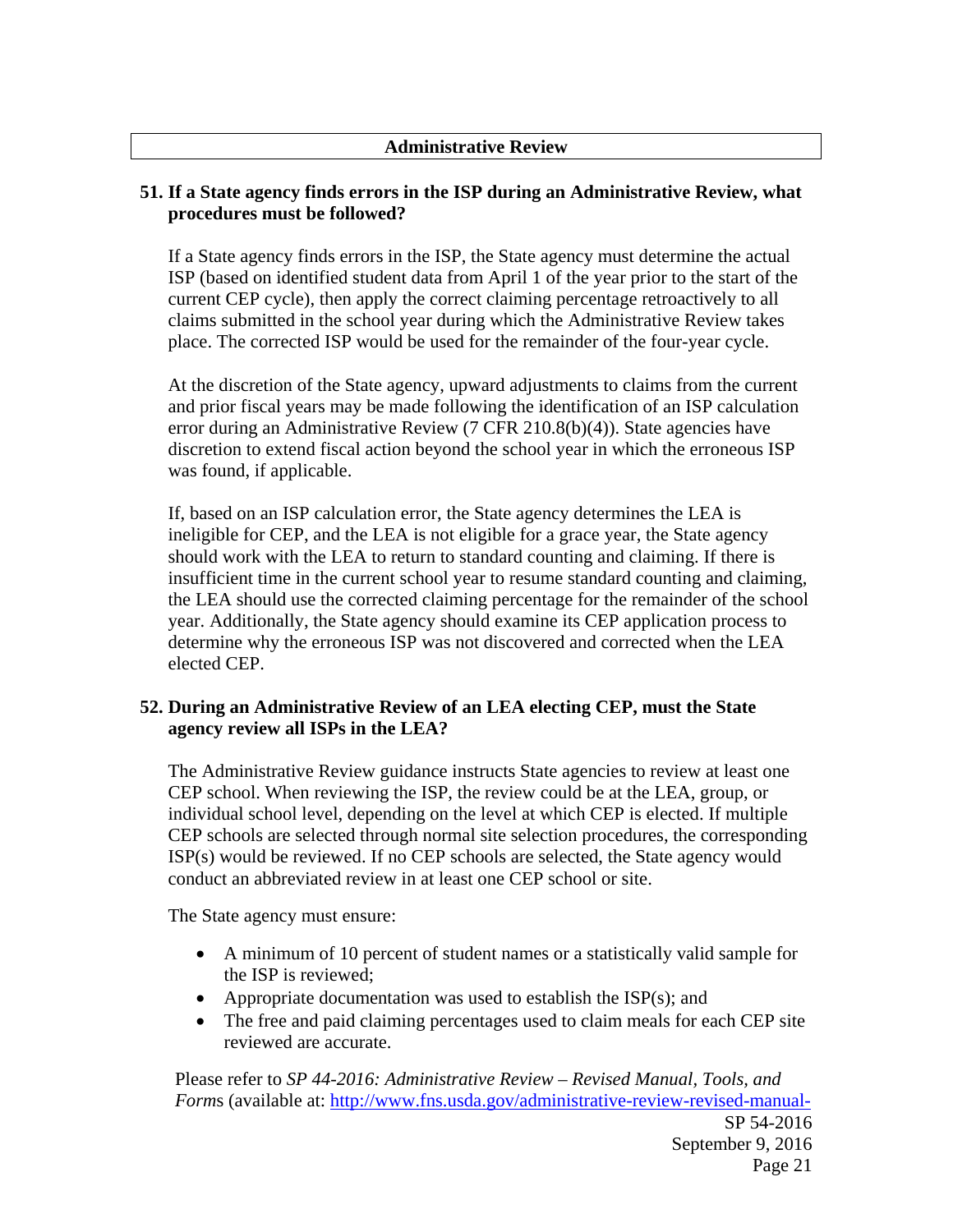forms-and-tools-sy2016-17) and *SP 14-2016: Flexibility for CEP Certification Document Review during SY 2015-2016 Administrative Reviews* (available at: http://www.fns.usda.gov/flexibility-cep-certification-document-review-during-sy15- 16-administrative-reviews) for detailed information on the Administrative Review process and procedures related to CEP.

# **53. If an LEA elects or drops CEP in the middle of a school year, what Administrative Review activities must the State agency complete?**

State agencies should conduct Administrative Review activities specific to the LEA's status during the month and on the day of review. For example, if the review month is December, and the LEA was operating under CEP in December, the State agency must complete certification and benefit issuance review activities required to assess compliance under CEP. However, if the day of review is in February, and the LEA has resumed standard counting and claiming, the State agency will assess standard meal counting and claiming procedures on the day of review. For additional information, see *SP 44-2016*.

# **54. If the Administrative Review occurs during a year in which an LEA also submitted data to increase its ISP, should the State agency retroactively adjust claims for that school year?**

No. Claims are not adjusted retroactively. To increase its ISP, an LEA would review April 1 data as of the most current school year. For example, to begin a new CEP cycle for SY 2016-17 using an increased ISP, the ISP would be based on identified student data from April 1, 2016.

If the LEA submits a higher ISP based on data from April 1 of the previous SY for the upcoming SY, a new four-year cycle begins using the higher ISP. This guarantees the higher ISP for up to four years. For example, an LEA demonstrating an increased ISP (using April 1, 2016 data) would submit claims using the increased ISP for a four-year CEP cycle for SY 2016-17 through SY 2019-20.

### **Verification**

# **55. Are LEAs participating in CEP subject to the independent review of applications?**

No. LEAs that demonstrate high risk for administrative error associated with certification, verification and other administrative processes are required to conduct an independent review of submitted free and reduced price school meal applications. Therefore, only LEAs that collect applications are required to conduct a second review of applications. If an LEA elects CEP and does not collect applications, an independent review of applications is not required.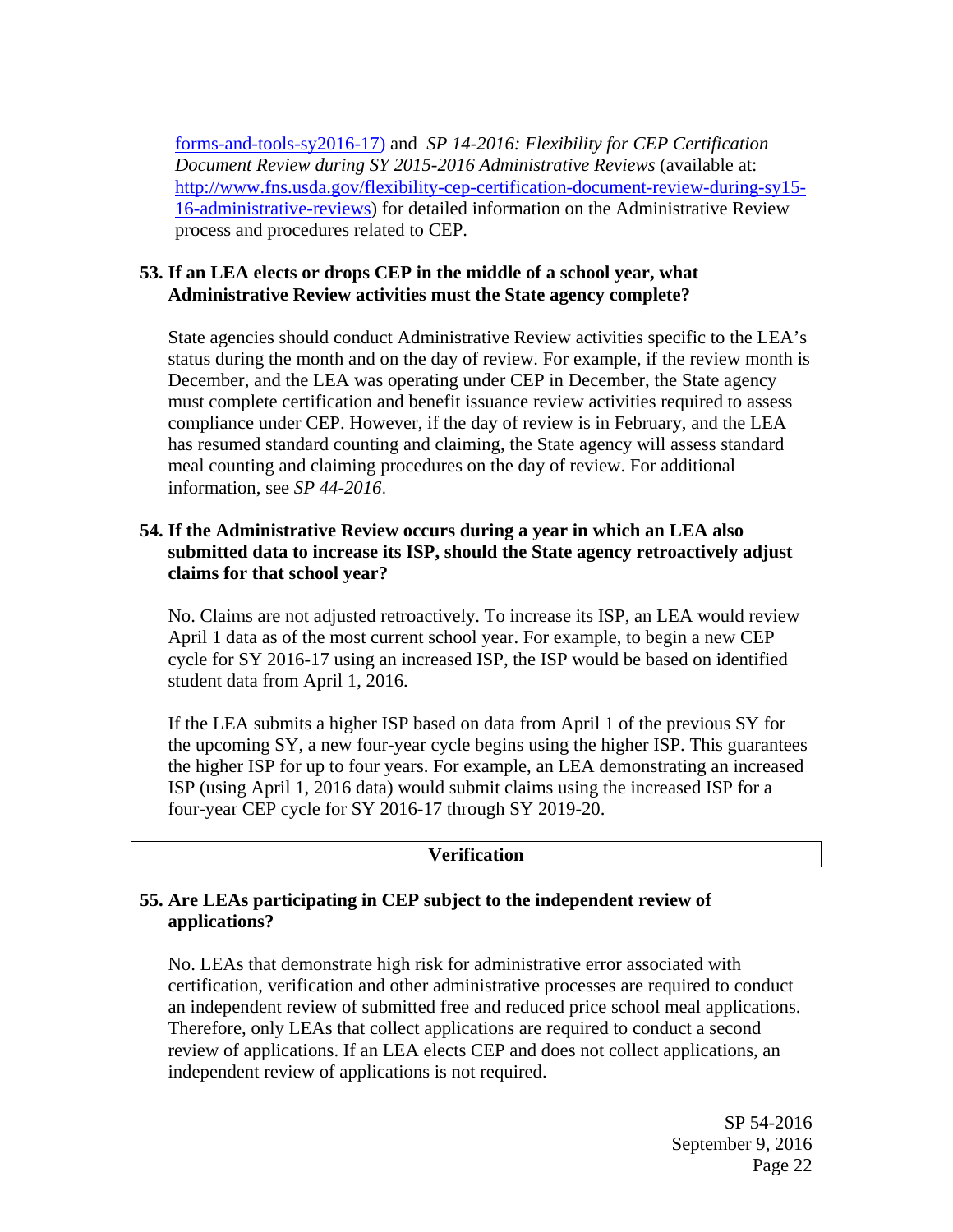# **56. Do LEAs electing CEP conduct verification?**

No. Because applications are not collected, LEAs are exempt from verification for the schools electing CEP. LEAs with some, but not all schools electing CEP must conduct verification in schools operating standard counting and claiming.

# **57. If an LEA elects CEP after the school year begins, is verification of the household applications collected prior to the CEP election required?**

If all students at CEP schools in an LEA are offered meals at no cost prior to the last operating day of October, verification requirements are waived. In this situation, the LEA must comply with reporting requirements for CEP schools. See the "Reporting and Recordkeeping" section of this guidance for additional information.

# **58. If an LEA ends use of CEP and resumes standard counting and claiming, must verification be conducted on the applications processed after the LEA resumed standard counting and claiming?**

Yes. If applications were collected to determine eligibility for school meals, the LEA must comply with verification requirements. This requirement is codified at 7 CFR  $245.9(i)(2)$ . The State agency will work with the LEA to establish a reasonable timeframe for the LEA to complete verification and reporting activities. The LEA must also comply with other requirements related to application processing, such as the independent review of applications.

# **Reporting and Recordkeeping**

### **59. How is CEP data reported on the FNS-742?**

FNS-742 procedures for SFAs and States reporting on CEP schools and non-base year Provision 2 and 3 schools include the following:

- Report in Sections 1 and 2 of the FNS-742 for all schools, as applicable.
- If all schools in the LEA are participating in CEP, check box 3-1 and report "0's" for the remaining Sections of the FNS-742.
- If only some schools in the LEA are participating in CEP, report as follows:
	- o Report SNAP-only direct certification data for the schools NOT participating in CEP in Section 3-2: "Students directly certified through SNAP on the FNS-742."
	- o Report the remaining fields of Section 3 and all other Sections of the FNS-742 for schools not participating in CEP or Provision 2 and3 in non-base as applicable.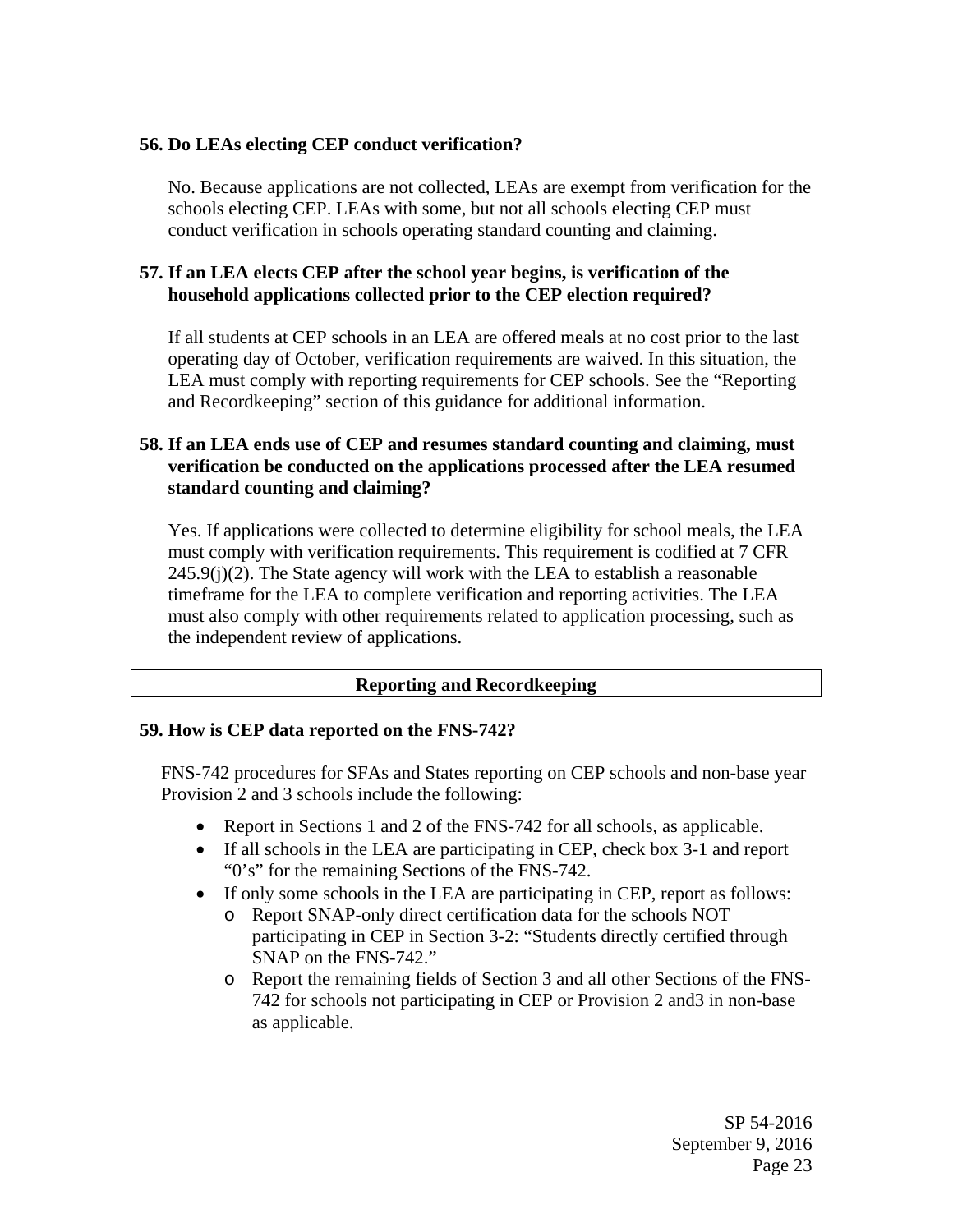## **60.** *[Revised]* **How is CEP data reported on the FNS-834?**

State agencies must report a statewide count of students matched with SNAP on the FNS-834 in the Data Element #3 box for "The number of SNAP Children in Special Provision Schools Operating in a Non-Base Year." This includes students from all schools participating in CEP and any non-base year Provision 2 and 3 schools combined. The reporting requirements for Data Element #3 for CEP schools are codified at 7 CFR 245.13(c)(3).

To obtain the number of students matched against SNAP records that are enrolled in CEP schools to report on the FNS-834, one of the following options may be used.

### *Option 1:*

Perform a "special Provision match" similar to other Provision schools operating in a non-base year. The special Provision match is a match run between the SNAP database and school enrollment database(s) from special Provision schools operating in a non-base year for the given school year. This includes Provision 1 schools, Provision 2 schools, Provision 3 schools, and CEP schools, as well as any other schools that may operate under the special Provisions outlined in the legislation and regulations cited in Section V of *SP 50-2013: Release of the New State Agency (NSLP/SNAP) Direct Certification Rate Data Element Report (Form FNS-834),* http://www.fns.usda.gov/release-new-state-agency-nslpsnap-direct-certification-ratedata-element-report-form-fns-834.

In those States with special Provision schools, the special Provision match must be run in or close to October each year, but no later than the last operating day in October. For example, in SY 2016-17 the count for Data Element #3 would come from the special provision match conducted in or near October 2015, but not later than the last operating day of October 2015.

### *Option 2:*

Use the count of identified students matched with SNAP conducted by April 1 of the same calendar year the FNS-834 is due, whether or not it was used in the claiming percentages. For example, in SY 2016-17, the FNS-834 will be due December 1, 2016, and the count used would be the count of identified students matched with SNAP by April 1, 2016, whether or not the school elected to update the claiming percentage that year.

### **61. How is October data reported on the FNS-10 for CEP schools?**

The "free" percentage currently used to claim meals under CEP (ISP x 1.6) in the LEA or school should be applied to the current October enrollment number to estimate the number of children approved for free meals to report in 15a. CEP LEAs do not report "reduced price" data in 15b.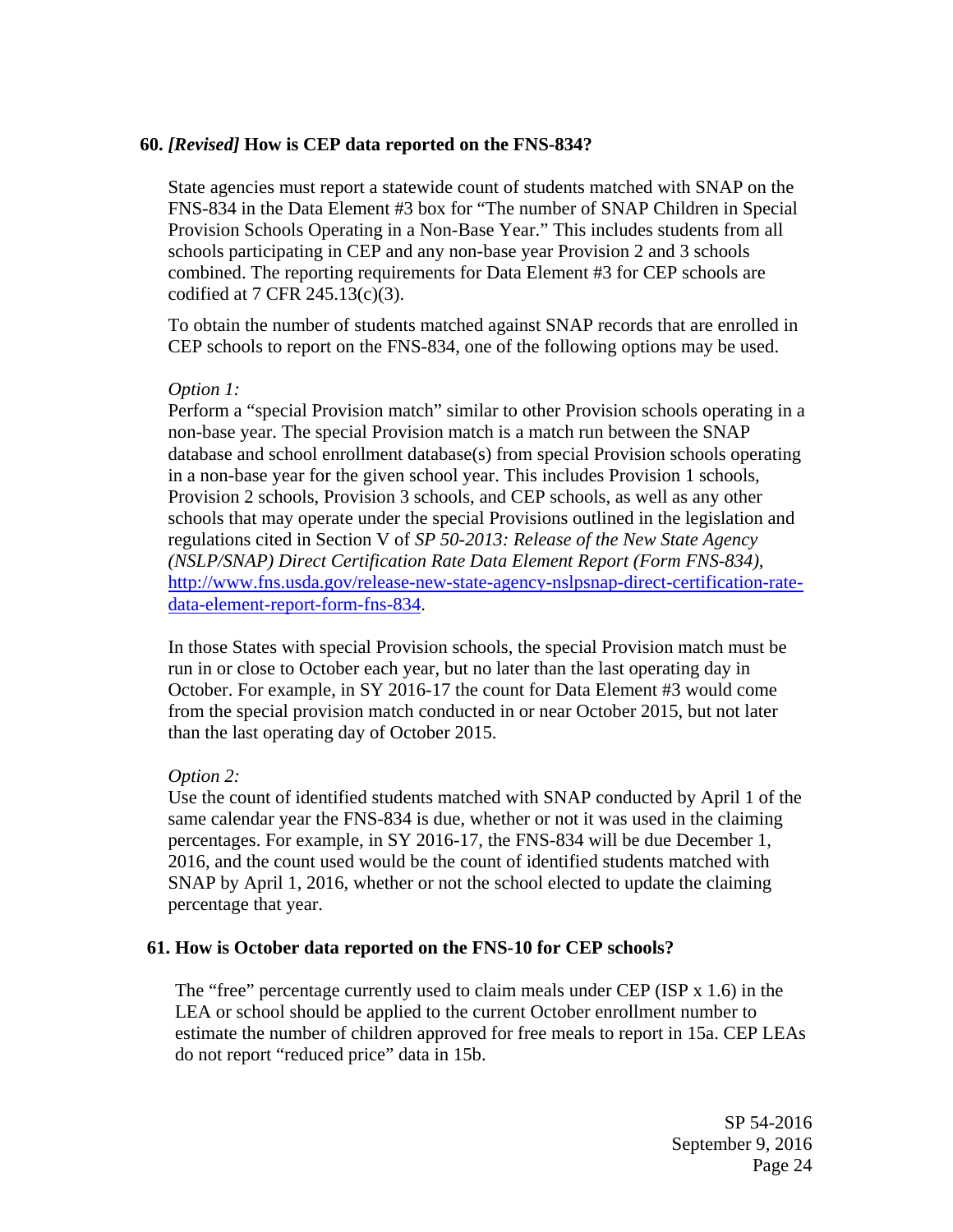# **62. How are CEP data accounted for in the FNS-828?**

All SFAs must report their paid reimbursable lunch prices to their State agency (FNS-828 form). SFAs that do not charge for paid student lunches must enter "\$0.00" in any or all categories, as applicable. SFAs that have some schools that do not charge for lunches (i.e., CEP schools), would report the most frequently charged lunch price(s) in those schools or categories of schools that do charge for paid lunches.

## **63. What are the reporting requirements for LEAs that add CEP in the middle of the school year**?

LEAs seeking to elect CEP in the middle of a school year should consult with their State agencies for technical assistance. The following table details reporting requirements for such LEAs:

| <b>Reporting Requirements for Mid-Year Changes in CEP Election</b> |                                     |                                                                                                                                                                                                                        |                                                                                                                                          |  |  |  |  |
|--------------------------------------------------------------------|-------------------------------------|------------------------------------------------------------------------------------------------------------------------------------------------------------------------------------------------------------------------|------------------------------------------------------------------------------------------------------------------------------------------|--|--|--|--|
| If the LEA                                                         | Must the State agency/LEA complete? |                                                                                                                                                                                                                        |                                                                                                                                          |  |  |  |  |
| elects CEP:                                                        | <b>Verification</b>                 | <b>FNS-742</b>                                                                                                                                                                                                         | <b>FNS-834</b>                                                                                                                           |  |  |  |  |
| On or before<br>the last<br>operating<br>day of<br>October         | <b>Not</b><br>Required              | Yes. Complete the form<br>as CEP LEA.<br>(Do not report direct<br>certification matches in<br>Section 3 for CEP<br>schools. Instead use the<br>FNS-834 to report<br>SNAP matches for<br>special Provision<br>schools.) | Yes. Complete the form<br>as a CEP LEA.<br>(Report students in<br>CEP schools matched<br>with SNAP on the FNS-<br>834, Data Element #3.) |  |  |  |  |
| After last<br>operating<br>day of<br>October                       | Yes                                 | Yes. Complete the form<br>as standard counting<br>and claiming LEA.                                                                                                                                                    | Yes. Complete the form<br>as standard counting<br>and claiming LEA.                                                                      |  |  |  |  |

# **64. How should LEAs participating CEP report information on the FNS-10?**

LEAs participating in CEP must complete the FNS-10, *Report of School Program Operations*, annually. The free claiming percentage currently used under CEP (ISP times 1.6) in the LEA or school should be applied to the current October enrollment number to estimate the number of children approved for free lunches to report in 15a. LEAs participating in CEP are not required to report reduced price data in 15b.

If an LEA elects CEP after October 31, the LEA should follow standard reporting procedures using data from household applications.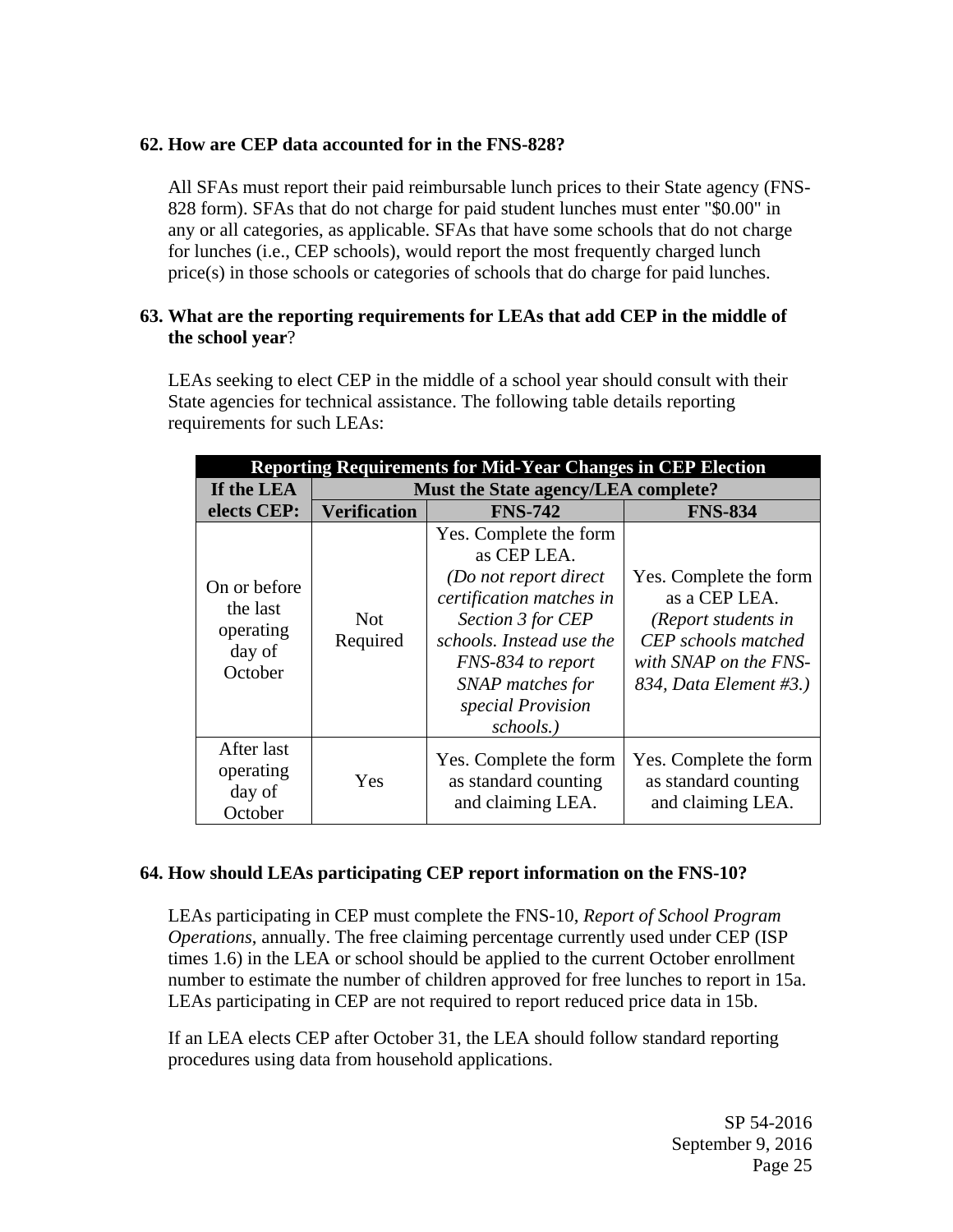# **65.** *[New]* **What CEP source documentation must be maintained by the State agency and LEA once the State agency validates the ISP?**

### *State Agency Recordkeeping Requirements*

State agencies have established an array of processes for assessing the accuracy of the ISP. Many States have opted to follow the Administrative Review procedures, which involve locating 10 percent (or a statistically valid sample) of identified student names on appropriate source documentation. States following these procedures must, at a minimum, maintain the following ISP data for LEAs and schools participating in CEP as part of the Administrative Review records:

- A list of all identified students, with their ISP classification, used to determine the ISP from all schools participating in CEP from each district in the State;
- Documentation for the total enrollment at all CEP schools in the State:
- The sample list of students that the State agency used to verify the initial ISP; and
- The ISP worksheet the LEAs used to calculate the ISP(s) and submitted to State agencies with appropriate documentation.

For more information, please see *SP 15-2016: CEP State Agency Procedures to Ensure Identified Student Percentage Accuracy*, http://www.fns.usda.gov/cep-stateagency-procedures-ensure-identified-student-percentage-accuracy.

Under 7 CFR 210.5(d), State agencies are required to maintain Program records as necessary to support the reimbursement payments made to school food authorities (SFAs). 7 CFR 210.23(c) states the records shall be retained for a period of three years after the date of submission of the final Financial Status Report for the fiscal year. Therefore, State agencies must maintain documentation used to confirm the current claiming ISP for the entire time an LEA or school operates CEP, and for three years after submission of the LEA's final Claim for Reimbursement for the last fiscal year of CEP. In any case, if audit findings have not been resolved, these records must be retained beyond the three-year period as long as required for the resolution of issues raised by the audit.

### *LEA Recordkeeping Requirements*

According to 7 CFR 245.9(h)(3), LEAs participating in CEP must ensure the following records are maintained:

- Data used to calculate the ISP;
- Annual selection of the ISP;
- Total number of breakfasts and lunches served daily;
- Percentages used to claim meal reimbursement;
- Non-Federal funding sources used to cover any excess meal costs, if applicable; and
	- School-level information provided to the State agency for publication, if applicable.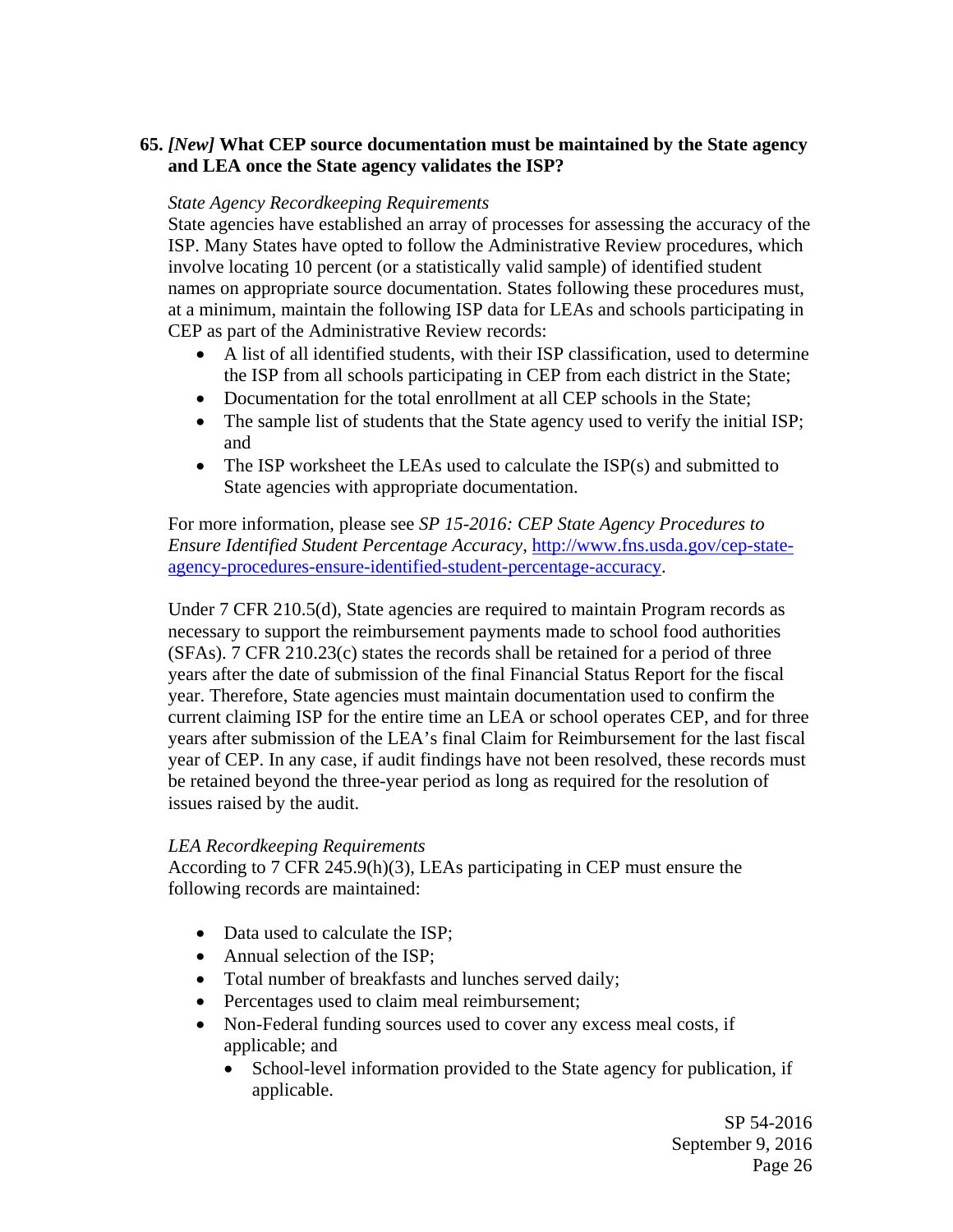LEAs must maintain source documentation used to confirm the ISP for the entire time an LEA or school operates CEP. If an LEA or school chooses to return to standard counting and claiming, the LEA must maintain the source documentation for three years after submission of the final Claim for Reimbursement for the last fiscal year of CEP. Similar to State agency records, if audit findings have not been resolved, LEA records must be retained beyond the three-year period as long as required for the resolution of issues raised by the audit.

### **Student Charges and Pricing**

### **66. May a student attending a CEP school be charged for a non-reimbursable meal?**

Yes. If a student selects a non-reimbursable meal (i.e., the student refuses to select the components required for a reimbursable meal) the school may charge the student for the food components a la carte. Alternatively, the school may allow the student to take the food at no cost. In either case, the school may not claim a non-reimbursable meal for reimbursement.

#### **67. What if a parent or guardian insists on paying for a student's meal?**

FNS encourages schools electing CEP to explain to parents and guardians how CEP benefits students, schools, and households. Encouraging all students to participate at no cost reduces the peer-group stigma sometimes associated with free or reduced price status and may improve the school nutrition environment.

Parents or guardians that insist on paying should be encouraged to make a monetary donation to the nonprofit school food service account. Children may also opt out of receiving free meals by bringing food from home or purchasing a la carte foods, if available.

### **68. How should CEP schools be included for the purposes of Paid Lunch Equity in LEAs that have some CEP and some non-CEP schools?**

In partial-CEP districts, CEP schools are not be factored into the calculation for the average weighted price for the PLE requirement. See *SP 39-2011 (Revised): Child Nutrition Reauthorization 2010: Guidance on Paid Lunch Equity and Revenue from Nonprogram Foods*, http://www.fns.usda.gov/sites/default/files/SP39-2011r.pdf.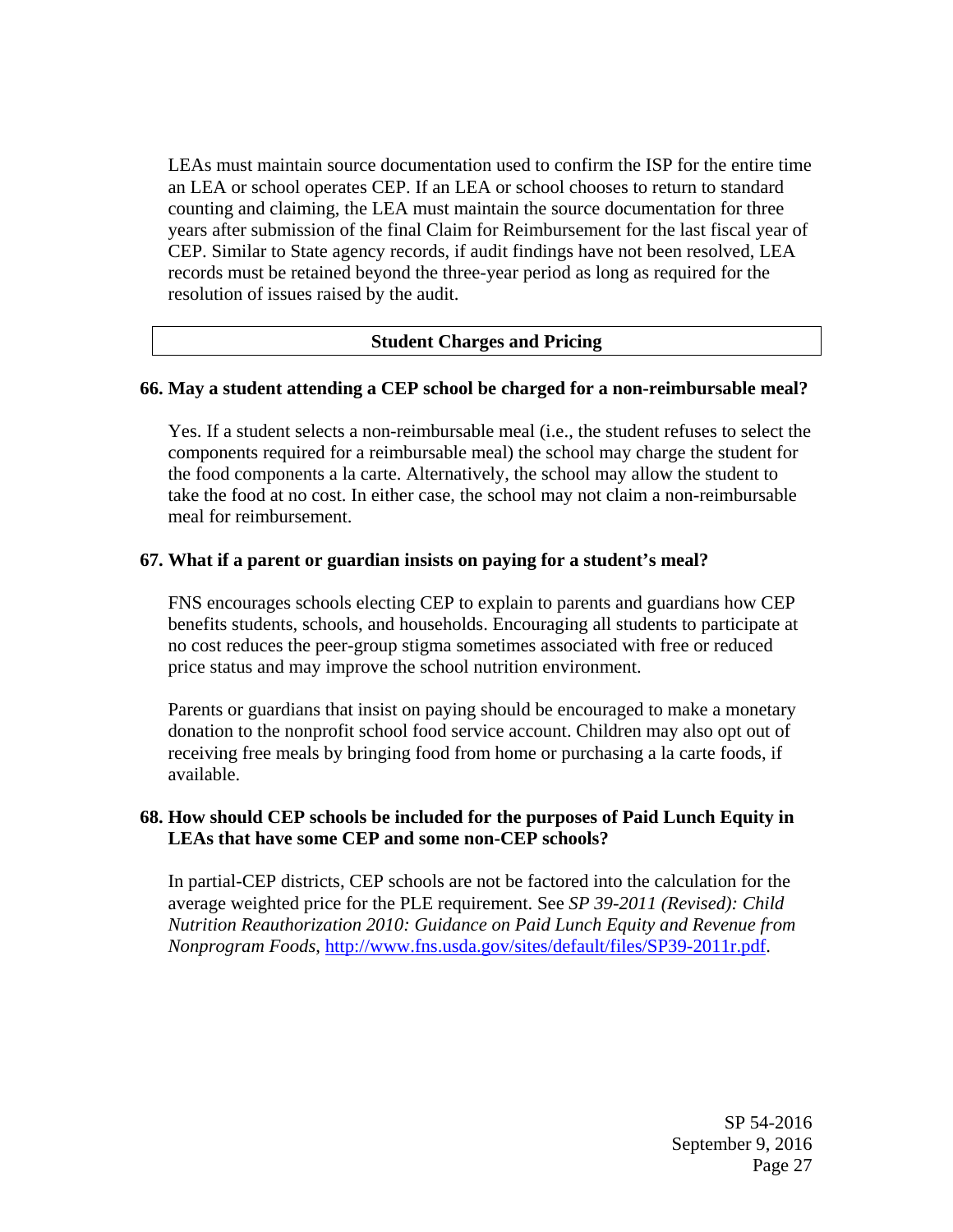## **Other Federal Programs**

# **69. A CEP school also operates the Special Milk Program (SMP) for half-day kindergarten students who do not have access to NSLP or SBP. How should the school certify students for the SMP without household applications?**

The SMP operates independently from NSLP and SBP. CEP schools that also operate the SMP must process household applications to certify students for SMP benefits.

## **70. How are Fresh Fruit and Vegetable Program (FFVP) award determinations made for CEP schools?**

Because the 1.6 multiplier provides an estimate of the total number of students eligible for free and reduced price meals in CEP schools, the product of the ISP multiplied by 1.6 are used to award FFVP funds. Schools in LEAs electing CEP for the entire LEA and schools participating as part of a group must still use the individual school-level ISP percentage for purposes of awarding FFVP funds. The multiplier is codified in Federal regulation at 7 CFR 245.9(f)(3)(vi).

## **71. What data should be used to establish area eligibility for the NSLP Afterschool Snack Program?**

Data from the previous October is typically used to establish area eligibility for NSLP Afterschool Snacks. In the first year of a CEP cycle, participating LEAs and schools must use data from the previous October to determine area eligibility for individual schools.

After the first year of CEP participation, LEAs and schools must use the CEP claiming percentage (ISP x 1.6) to establish area eligibility for NSLP Afterschool Snacks. Schools in LEAs electing CEP for the entire LEA and schools participating as part of a group must still determine area eligibility using the individual school's ISP. For more information, see *SP 10, CACFP 04, SFSP 03-2015: Area Eligibility in the Child Nutrition Programs*, http://www.fns.usda.gov/area-eligibility-childnutrition-programs-0.

# **72. How are NSLP Afterschool Snacks claimed at a CEP schools?**

CEP schools that are not area eligible claim snacks using the same claiming percentage they use to claim meals under NSLP/SBP. CEP schools that are area eligible claim all snacks at the free reimbursement rate. A CEP school is area eligible if:

 At least 50 percent of students are free or reduced-price eligible (school's individual ISP is at least 31.25 percent); or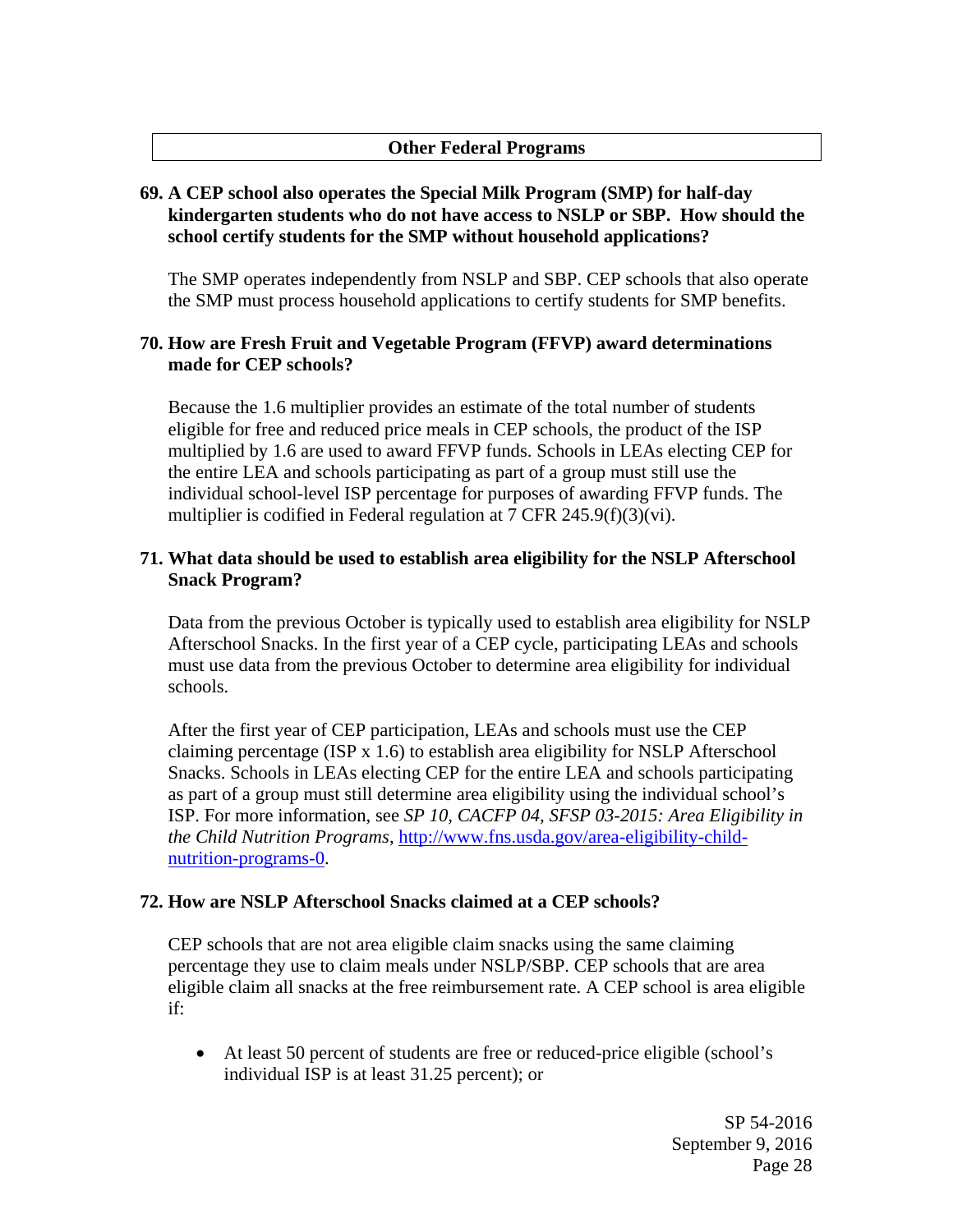• The school is located in the attendance area of another school that is area eligible.

# **73.** *[New]* **May schools use excess funds from the CACFP and the SFSP to cover operating costs for CEP?**

Yes. The Richard B. Russell National School Lunch Act (42 U.S.C. 1759(a)(1) section  $11(a)(1)(F)(ii)(I)(bb)$  states that Federal assistance received under the NSLA and CNA may be used to support offering breakfasts and lunches to students at no cost in CEP schools.

## **74.** *[New]* **What is Provision 2?**

Similar to CEP, Provision 2 is a universal meal service model (i.e., students are not charged for meals) that reduces application burden and simplifies meal counting and claiming procedures. Under Provision 2, schools establish claiming percentages during a "base year" and serve all meals at no charge for a four-year period. During the first year (the "base year") the school makes eligibility determinations using applications, and takes meal counts by type (free, reduced price, and paid).

During the next three years, the school makes no new eligibility determinations (i.e., no applications) and counts only the total number of reimbursable meals served each day. Reimbursement during these years is determined by applying the percentages of free, reduced price, and paid meals served during the corresponding month of the base year to the total meal count for the claiming month. The base year is included as part of the four years. At the end of each four-year period, the State agency may approve four-year extensions if the income level of the school's population remains stable. Schools electing this alternative must pay the difference between Federal reimbursement (and other assistance received under the NSLA and CNA) and the cost of providing all meals at no charge. The money to pay for this difference must be from non-Federal funds.

In high-poverty areas with low direct certification rates, household income applications may better reflect the school or district's poverty rate, and Provision 2 may be advantageous. However, when CEP is a viable option, it is often beneficial because it eliminates the need to process household applications altogether, which can lead to greater administrative savings. Many schools operating Provision 2 have made seamless, successful transitions to CEP.

For more information about Provision 2 and other Provision options, please see: http://www.fns.usda.gov/school-meals/provisions-1-2-and-3.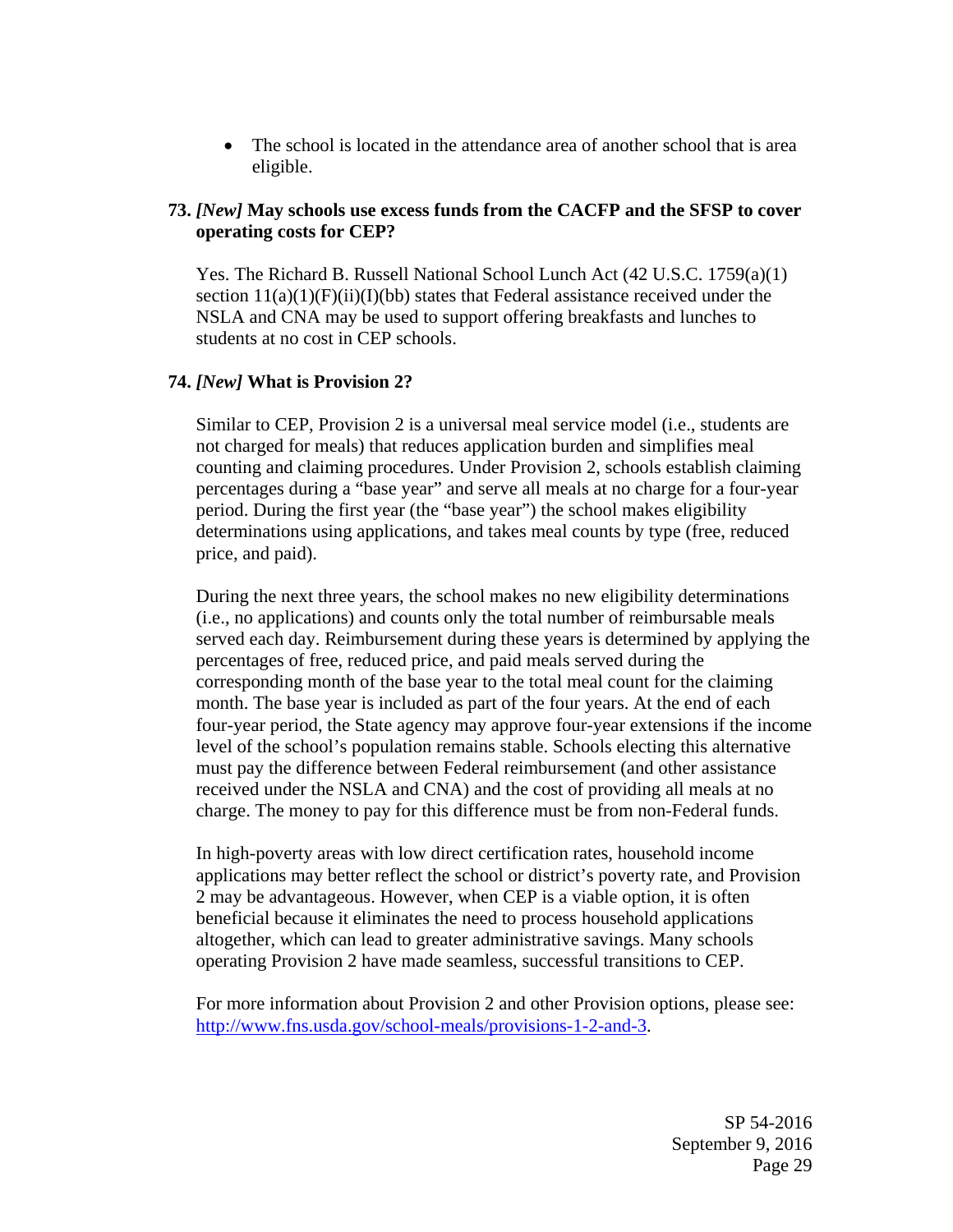# **75.** *[New]* **How do schools transition from Provision 2 to CEP?**

An LEA considering a switch from Provision 2 to CEP should work with its State agency to make the transition. State agency contact information is available at: http://www.fns.usda.gov/cnd/contacts/StateDirectory.htm. If the State determines a Provision 2 school is eligible for CEP and would benefit from making the transition, the LEA should submit required documentation to the State Agency for approval.

When making the transition, the LEA should work with its State agency to ensure all requirements for operating CEP (e.g., validating the ISP, meeting notification and publication requirements) are met. These schools must retain base year records (base year plus all extensions) for three years after the final year of Provision 2 operations, or longer if there are audit findings until the findings are resolved.

# **Title I and Other Educational Funding**

## **76. Where can LEAs find information about Title I procedures for CEP schools?**

The Department of Education published guidance, which is included in *SP 35-2015: Updated Title I Guidance for Schools Electing Community Eligibility,*  http://www.fns.usda.gov/updated-title-I-guidance-schools-electing-communityeligibility.

**77. A school district includes CEP and non-CEP schools. To alleviate confusion among households and administrative staff, the district would like to use a single form to collect household income information to (1) determine eligibility for school meals in non-CEP schools, and (2) distribute other education funding in CEP schools. The district would cost-allocate expenses for form processing based on the proportionate number of students surveyed in non-CEP vs. CEP schools. Costs for surveys of CEP households would not be paid from the nonprofit school food service account. Is this allowable?** 

Yes. Single forms developed for this purpose must:

- Contain all information required on the school meals application;
- Include a clear, concise, and prominent disclaimer to indicate households with students attending CEP schools are not required to submit the form for their student to receive meals benefits; and
- Clearly specify to households which fields must be completed for students attending CEP vs. non-CEP schools.

LEAs opting to use a single form must be able to distinguish between forms from students attending CEP vs. non-CEP schools so the LEA can comply with Program requirements related to household applications. For example, only non-CEP applications are used for selecting the verification sample, conducting an independent